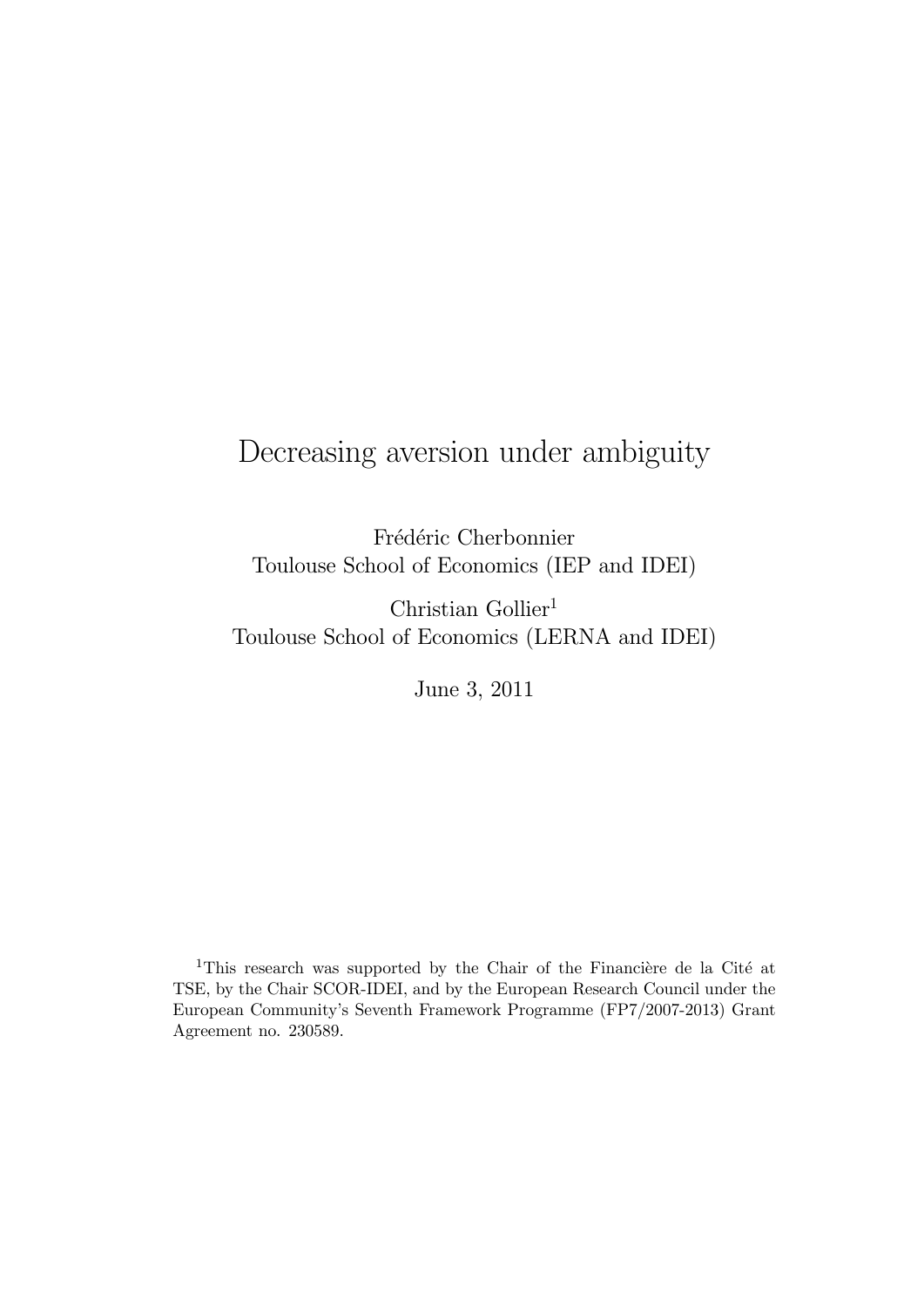#### Abstract

Under which condition does the set of desirable uncertain prospects expand when wealth increases? We show that the decreasing concavity (DC) of the utility function  $u$  is necessary and sufficient in the  $\alpha$ -maxmin expected utility model. In the smooth ambiguity aversion model with the ambiguity valuation function  $\phi$ , the DC of u and of  $\phi \circ u$  is necessary and sufficient. An alternative definition of decreasing aversion is based on the hypothesis that the investment in a risky asset is increasing in wealth. We show that this hypothesis does not hold in general under ambiguity aversion, and that one needs to constrain the structure of ambiguity to obtain unambiguous results of an increase in wealth in this portfolio choice problem.

Keywords: Decreasing concavity, portfolio choice,  $\alpha$ -MEU, smooth ambiguity aversion, maxmin.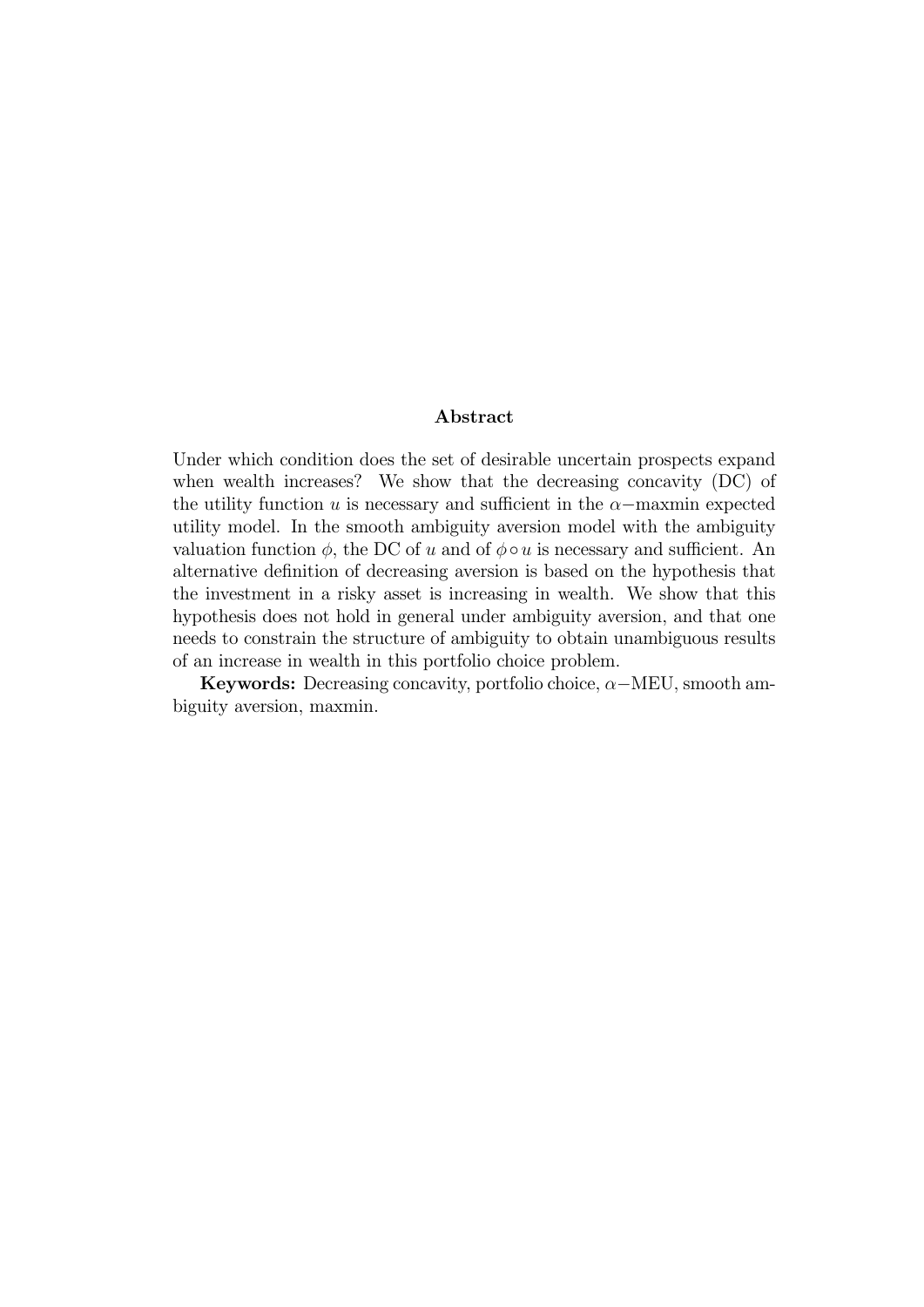### 1 Introduction

How does one's attitude towards risk evolve when one becomes wealthier? One of the most ubiquitious assumption in the economics of risk is that wealthier people are less risk-averse. Various definitions of the concept of decreasing aversion exist in the literature. For example, an agent is said to have decreasing aversion if any risk that is undesirable at some specific wealth level is also undesirable at all smaller wealth levels. Another definition of decreasing aversion is that in the one-risk-free-one-risky-asset portfolio choice problem, the demand for the risky asset is an increasing function of the initially sure wealth of the agent. In the classical expected utility model, these two definitions of decreasing aversion are equivalent, and the necessary and sufficient condition is expressed by the decreasing nature of the Arrow-Pratt index of absolute risk aversion (DARA). DARA just means that the utility function  $u$  exhibits decreasing concavity à la Arrow-Pratt, i.e., that its index of concavity  $-u''(z)/u'(z)$  is decreasing in z. This universally accepted property of individual risk preferences plays a crucial role in many applications of the expected utility theory, as illustrated in Gollier (2001).

In this paper, we explore the concept of decreasing aversion in the context of ambiguity and ambiguity aversion. In most cases, the probability distribution of the risk is not perfectly known, i.e., it is ambiguous. Examining a simple thought experiment, Ellsberg (1961) suggested that economic agents do not behave accordingly to the subjective expected utility model. Under ambiguity, contrary to Savage (1954) theory of subjective expected utility, they do not use a subjectively chosen probability distribution to compute the expected utility of the set of possible acts to determine their optimal strategy. Many experiments have confirmed Ellsberg's hypothesis that in the absence of an objective probability distribution, individuals tend to favour a relatively pessimistic plausible distribution to measure their welfare ex ante. Gilboa and Schmeidler (1989) were the first to propose a decision criteria that is compatible with Ellsberg's hypothesis, and that generalizes the expected utility model. In short, agents are assumed to have multiple priors whose formation is a characteristic of the preferences of the agent. The agent's ex ante welfare associated to an act is the smallest expected utility generated by this act over the different possible priors.

More recently, two models have been proposed to account for ambiguity attitude. Ghirardato, Maccheroni and Marinacci (2004) have proposed the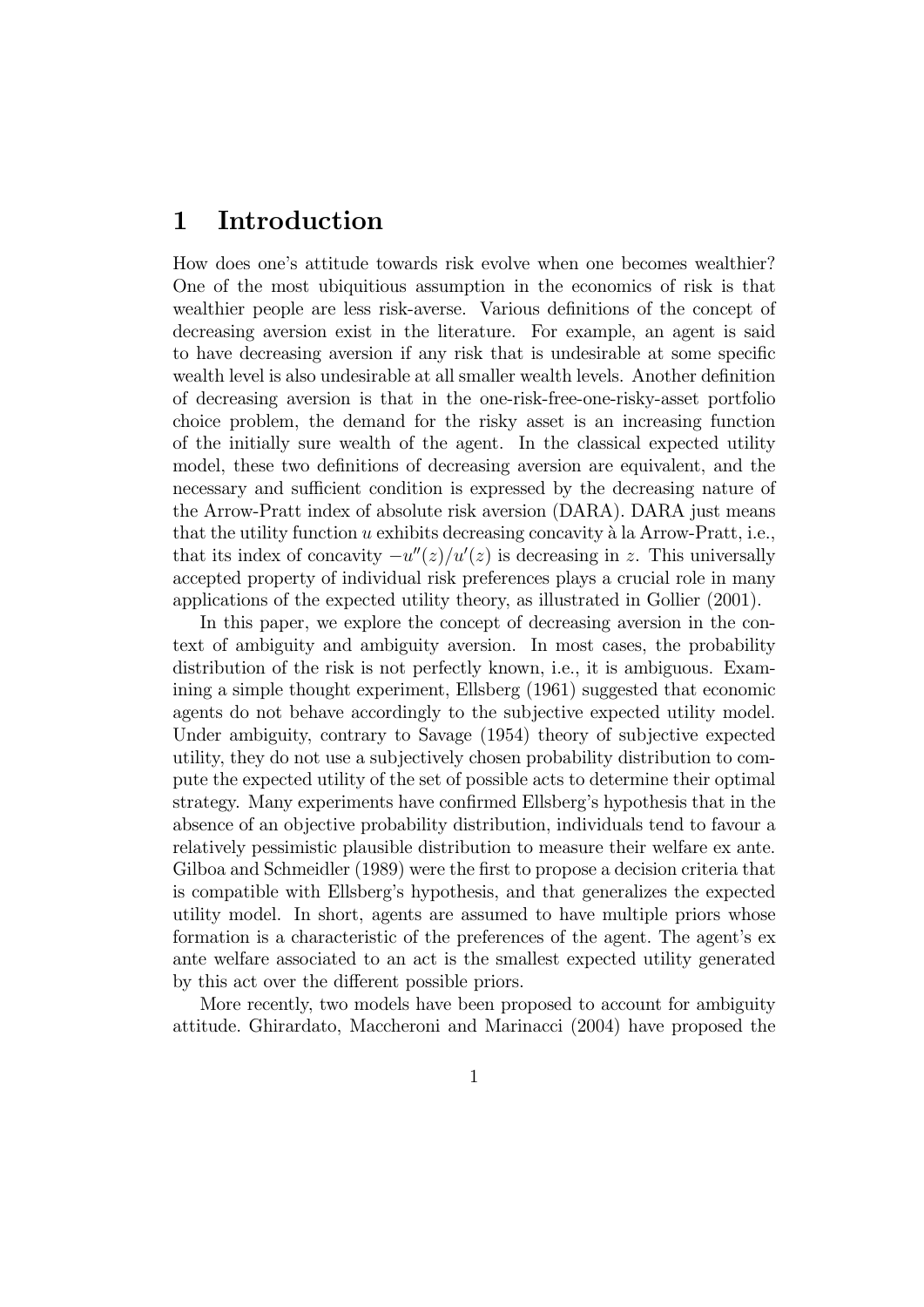$\alpha$ −maxmin expected utility ( $\alpha$ −MEU) family of preferences in which the agent's ex ante welfare is measured by a  $\alpha$ -weighted average of the smallest and the largest expected utility levels among a convex, compact set of probability distributions. The alternative approach provided by Klibanoff, Marinacci and Mukerji (2005) represents the agent's welfare under uncertainty by the certainty equivalent of the different prior-dependent expected utility levels. This certainty equivalent is computed by using a function  $\phi$ that is increasing and concave, and whose degree of concavity is an index of ambiguity aversion.

For these two decision criteria under ambiguity, we determine the conditions under which wealthier people are less averse to risk, under the two standard definitions for this concept. Consider first the definition of decreasing aversion based on the shrinkage of the set of desirable lotteries when wealth is reduced. In the  $\alpha$ -MEU family of preferences, this property is obtained under the necessary and sufficient condition that the utility function exhibits DARA. In the case of smooth ambiguity aversion, the shrinkage of the set of desirable lotteries when wealth decreases prevails if and only if both u and  $\phi \circ u$  exhibit decreasing concavity à la Arrow-Pratt. This condition is weaker than the sufficient condition that  $u$  and  $\phi$  are decreasingly concave.

The definition of decreasing aversion based on the increasing demand for the risky asset when wealth increases is more complex to characterize. In the maxmin model, which is a special case of the  $\alpha$ –MEU criterion, we show that the decreasing concavity of the utility function is not enough to guarantee the desired comparative statics property, except in the small. Different sufficient conditions are derived. For example, a sufficient condition is that the utility function belongs to the HARA class with decreasing aversion. Another sufficient condition is that all priors can be ranked according to the Jewitt's order, and relative prudence is smaller than relative risk aversion plus one. A similar condition is obtained in the KMM's smooth ambiguity aversion model, under the addictional condition that  $\phi$  is decreasingly concave. The condition relating relative prudence and relative risk aversion may be removed at the cost of replacing the Jewitt's order by the monotone likelihood ratio order, which is stronger.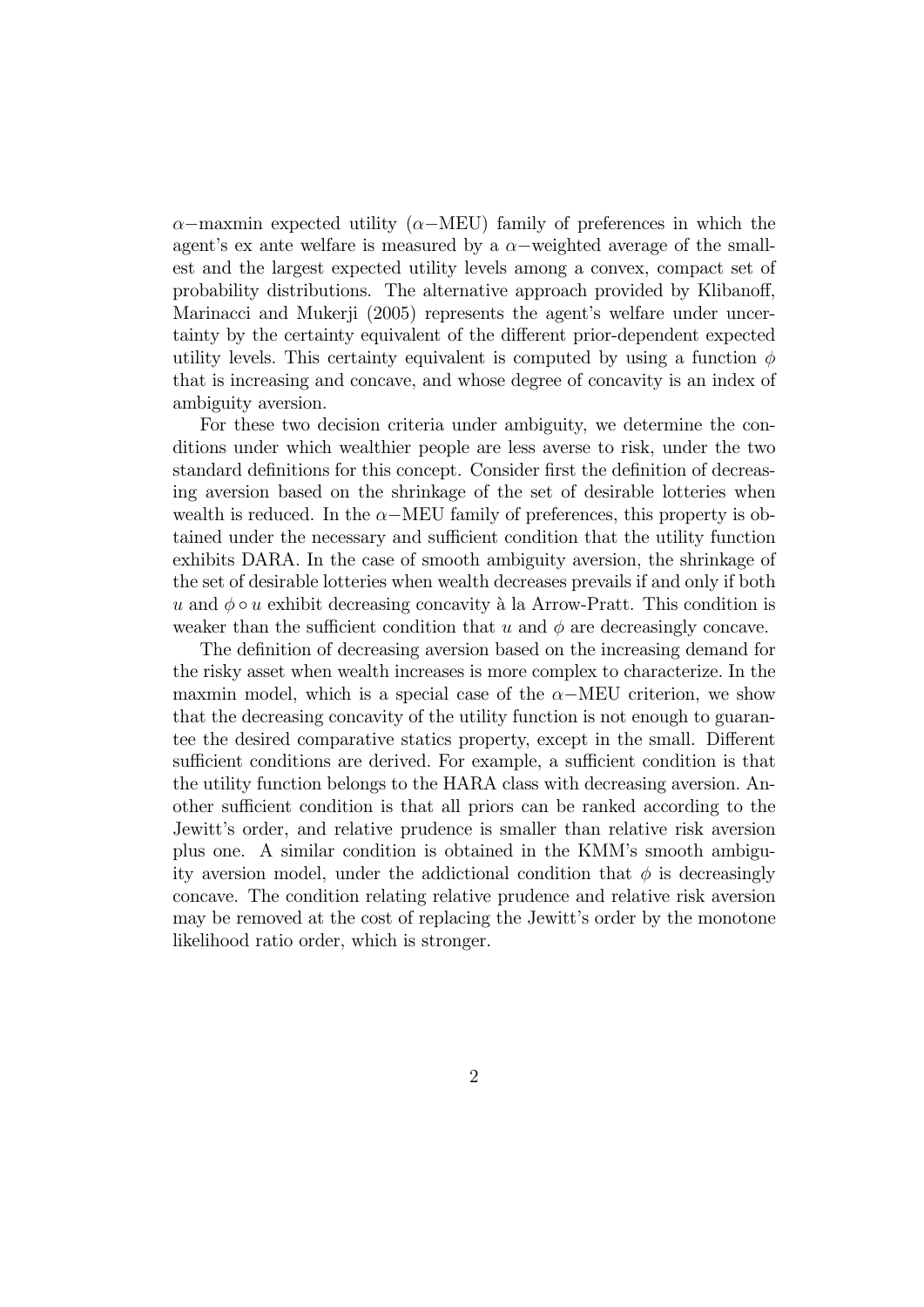## 2 Acceptance of risk

In this section, we characterize the conditions under which wealthier people have a larger set of desirable loteries.

**Definition 1** We say that an agent is Decreasingly Averse if a reduction in wealth can never makes an undesirable uncertain situation desirable.

In other words, the set of undesirable lotteries shrinks when wealth increases. In that case, we say that the agent exhibits Decreasing Aversion (DA). The benchmark model is expected utility. Under this model, decreasing aversion is characterized by the following condition. For any initial wealth z, and for any random variable  $\tilde{x}$  so that the support of  $z+\tilde{x}$  is in the domain of the utility function  $u$ , we have that

$$
Eu(z+\tilde{x}) \le u(z) \implies Eu(z'+\tilde{x}) \le u(z') \quad \forall z' \le z. \tag{1}
$$

This means that if an agent with utility u dislikes lottery  $\tilde{x}$  at wealth level  $z$ , she must also dislike it at all wealth levels smaller than  $z$ . We know since Pratt (1964) that this is true if and only if the utility function  $u$  exhibits decreasing absolute risk aversion (DARA). We formalize this by using the following definition.

**Definition 2** We say that a function  $f : \mathbb{R} \to \mathbb{R}$  satisfies (weak) Decreasing Concavity (DC) if  $-f''/f'$  is non-increasing.

It is easy to check that  $f$  DC means that there exists a concave function g such that  $-f' = g \circ f$ . In the expected utility model, decreasing aversion holds if and only if  $u$  exhibits DC. Notice that condition  $(1)$  is equivalent to the single-crossing from below of function v defined as  $v(z) = Eu(z + \tilde{x})$  with respect to function  $u$ . Thus, condition  $(1)$  is equivalent to

$$
Eu(z+\tilde{x}) = u(z) \implies Eu'(z+\tilde{x}) \ge u'(z). \tag{2}
$$

Suppose now that there is some ambiguity about the true distribution of the payoff of the lottery. For the sake of simplicity, suppose that the payoff of the lottery has  $n$  possible distributions, corresponding to random variables  $\widetilde{x}_1, ..., \widetilde{x}_n$ . Departing from the EU model, we hereafter examine two decision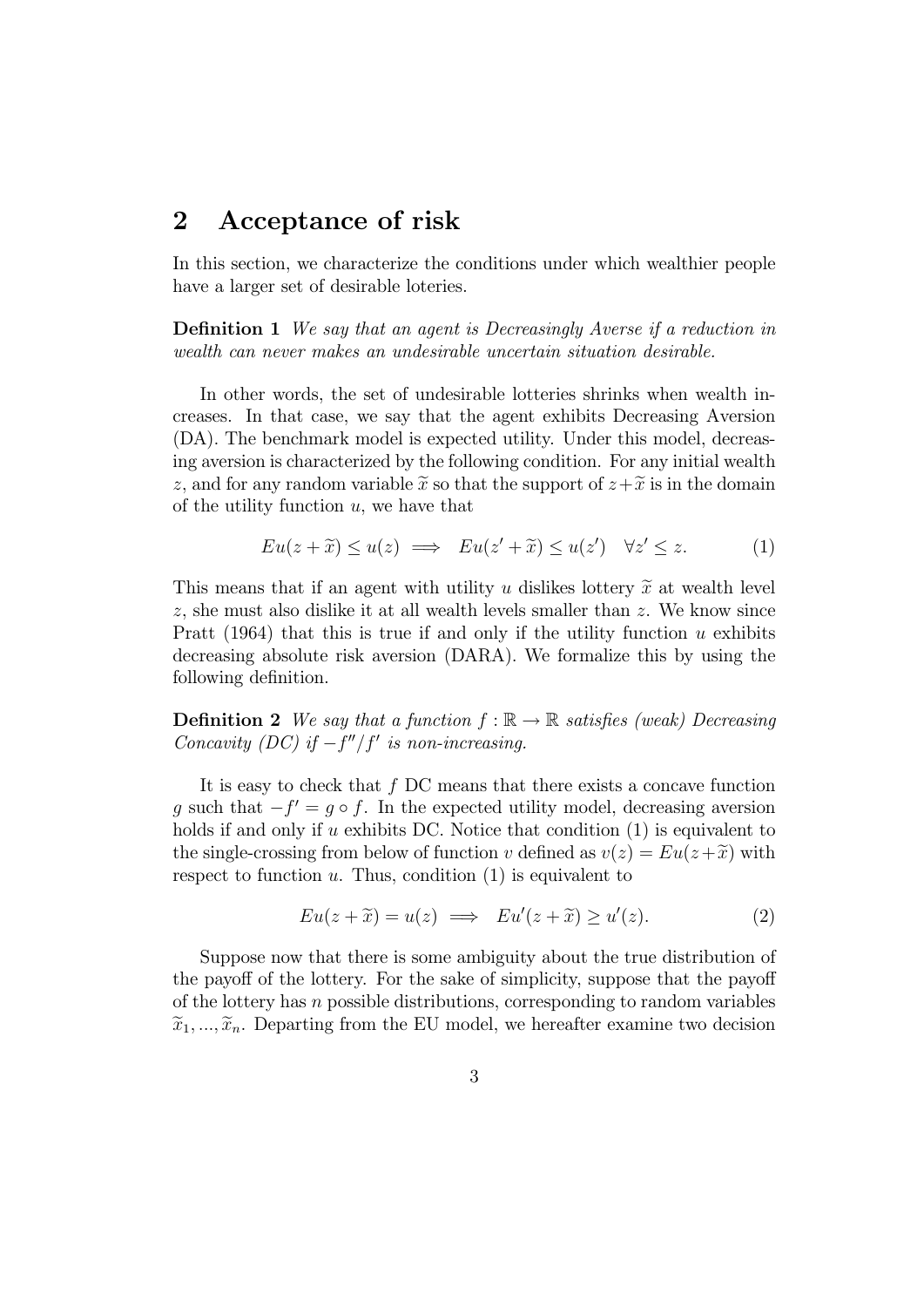models under uncertainty:  $\alpha$ –MEU and smooth ambiguity aversion. Under the  $\alpha$ –MEU model with  $\alpha \in [0, 1]$ , the agent measures his/her welfare under uncertainty by a  $\alpha$ -weighted average of the smallest and the largest expected utility levels. In this context, decreasing aversion requires for any  $z$ , and for any set of random variables  $(\tilde{x}_1, ..., \tilde{x}_n)$  so that the support of  $z + \tilde{x}_\theta$  is in the domain of the utility function u for all  $\theta = 1, ..., n$ ,

$$
\alpha \min_{\theta} Eu(z + \widetilde{x}_{\theta}) + (1 - \alpha) \max_{\theta} Eu(z + \widetilde{x}_{\theta}) \le u(z)
$$
\n(3)

implies that  $\forall z' \leq z$ 

$$
\alpha \min_{\theta} Eu(z' + \widetilde{x}_{\theta}) + (1 - \alpha) \max_{\theta} Eu(z' + \widetilde{x}_{\theta}) \le u(z'). \tag{4}
$$

This means that if the safe prospect is preferred to the uncertain one when initial wealth is  $z$ , this is also true for all wealth levels smaller than  $z$ .

**Proposition 1** The  $\alpha$ -MEU criterion implies decreasing aversion if and only if *u* exhibits decreasing concavity.

Proof: Suppose by contradiction that there exists  $z$  and  $z' \leq z$  such that

$$
\alpha \min_{\theta} Eu(z + \widetilde{x}_{\theta}) + (1 - \alpha) \max_{\theta} Eu(z + \widetilde{x}_{\theta}) \le u(z)
$$
 (5)

and

$$
\alpha \min_{\theta} Eu(z' + \widetilde{x}_{\theta}) + (1 - \alpha) \max_{\theta} Eu(z' + \widetilde{x}_{\theta}) > u(z'). \tag{6}
$$

Let us define

$$
a = \arg\min_{\theta} Eu(z + \widetilde{x}_{\theta})
$$

and

$$
b = \arg\max_{\theta} Eu(z' + \widetilde{x}_{\theta}).
$$

Because  $\alpha \in [0, 1]$ , these definitions imply that

$$
\alpha Eu(z + \widetilde{x}_a) + (1 - \alpha)Eu(z + \widetilde{x}_b) \le \alpha \min_{\theta} Eu(z + \widetilde{x}_{\theta}) + (1 - \alpha) \max_{\theta} Eu(z + \widetilde{x}_{\theta})
$$
\n(7)

and

$$
\alpha Eu(z'+\widetilde{x}_a) + (1-\alpha)Eu(z'+\widetilde{x}_b) \ge \alpha \min_{\theta} Eu(z'+\widetilde{x}_{\theta}) + (1-\alpha) \max_{\theta} Eu(z'+\widetilde{x}_{\theta})
$$
\n(8)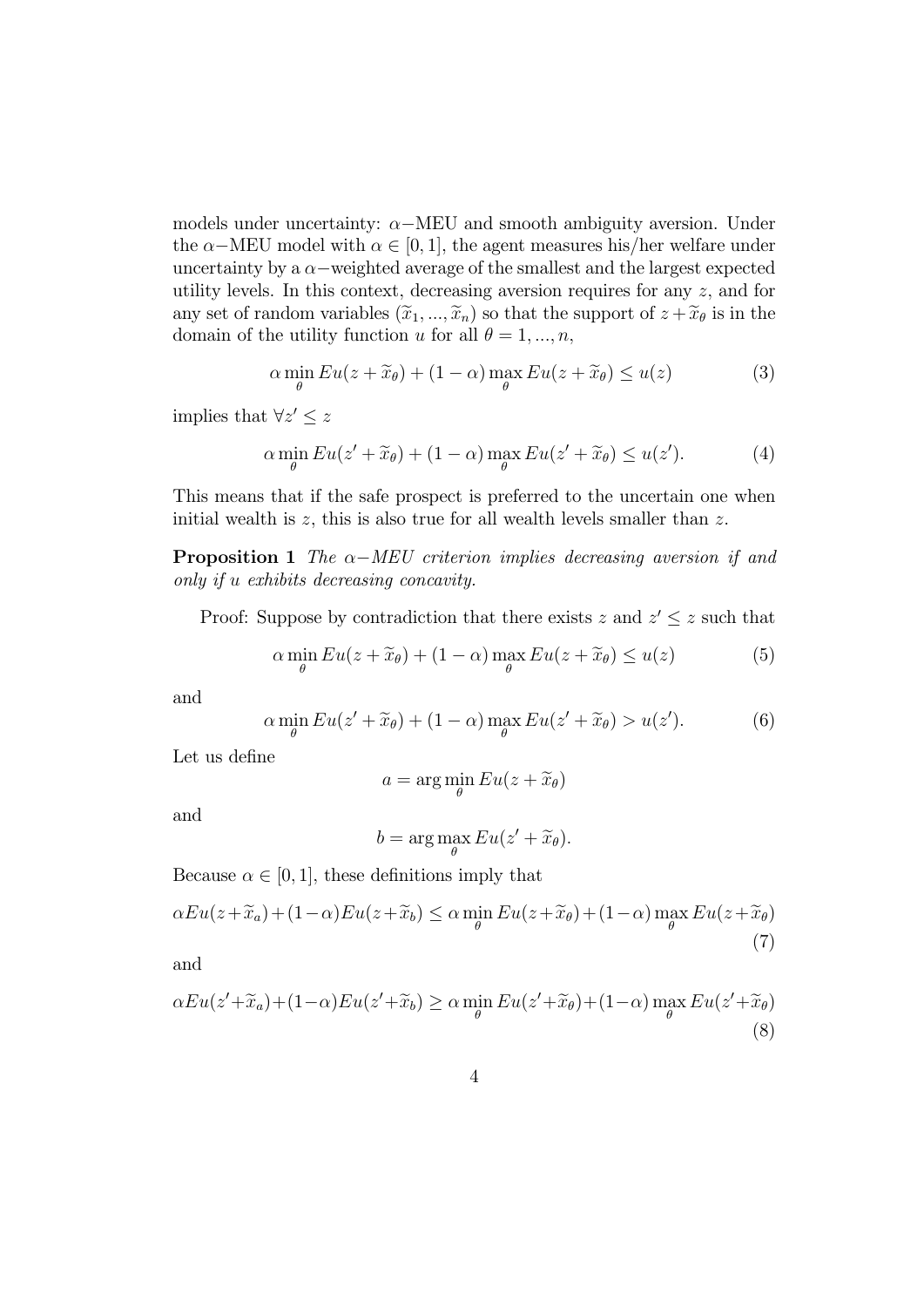Let us define the random variable X by its distribution  $(\alpha, \tilde{x}_a; 1 - \alpha, \tilde{x}_b)$ . Combining inequalities (5) and (6) implies that  $Eu(z+X) \leq u(z)$ . Similarly, combining inequalities (7) and (8) implies that  $Eu(z'+X) > u(z')$ . In short, a reduction in wealth from  $z$  to  $z'$  makes the initially undesirable lottery X desirable. This is a contradiction.  $\blacksquare$ 

We can conclude from this result that the multi-prior  $\alpha$ -MEU model has the property of decreasing aversion if and if the corresponding expected utility model has it also, which is the case if  $-u''/u'$  is non-increasing. This result applies in particular in the special cases of the maxmin and the maxmax models.

We now examine the model of smooth ambiguity aversion, as introduced by Klibanoff, Marinacci and Mukerji (KMM, 2005). This KMM model is based on the same ingredients than the maxmin model. A new ingredient is the vector  $(q_1, ..., q_n)$  of non-negative scalars that sum up to unity. Parameter  $q_{\theta}$  can be interpreted as the (subjective) probability that  $\widetilde{x}_{\theta}$  describes the true distribution of the lottery. Another ingredient is a new real-valued function  $\phi$  that is increasing and concave, so that the welfare if the lottery is accepted is measured by the certainty equivalent of the conditional expected utility  $Eu(z + \widetilde{x}_{\theta})$ :

$$
W(z) = \phi^{-1}\left(\sum_{\theta=1}^{n} q_{\theta} \phi \left( Eu(z + \widetilde{x}_{\theta})\right)\right)
$$

Because  $\phi$  is assumed to be concave, the existence of ambiguity reduces welfare since, by Jensen's inequality,

$$
W(z) \le \phi^{-1}\left(\phi\left(\sum_{\theta=1}^n q_\theta Eu(z+\widetilde{x}_\theta)\right)\right) = Eu(z+\widetilde{x}),
$$

where  $\tilde{x}$  is distributed as  $(q_1, \tilde{x}_1; \ldots; q_n, \tilde{x}_n)$ . If the lottery is rejected, the agent enjoys welfare  $\phi^{-1}(\phi(u(z))) = u(z)$ . Decreasing aversion as defined in this section requires in this case that  $W$  single-crosses  $u$  from below. This requires that the following property be satisfied:

$$
\phi^{-1}\left(\sum_{\theta=1}^n q_\theta \phi(Eu(z+\widetilde{x}_\theta))\right)=u(z) \implies \frac{\sum_{\theta=1}^n q_\theta \phi'(Eu(z+\widetilde{x}_\theta))Eu'(z+\widetilde{x}_\theta)}{\phi'(W(z))} \ge u'(z).
$$
\n(9)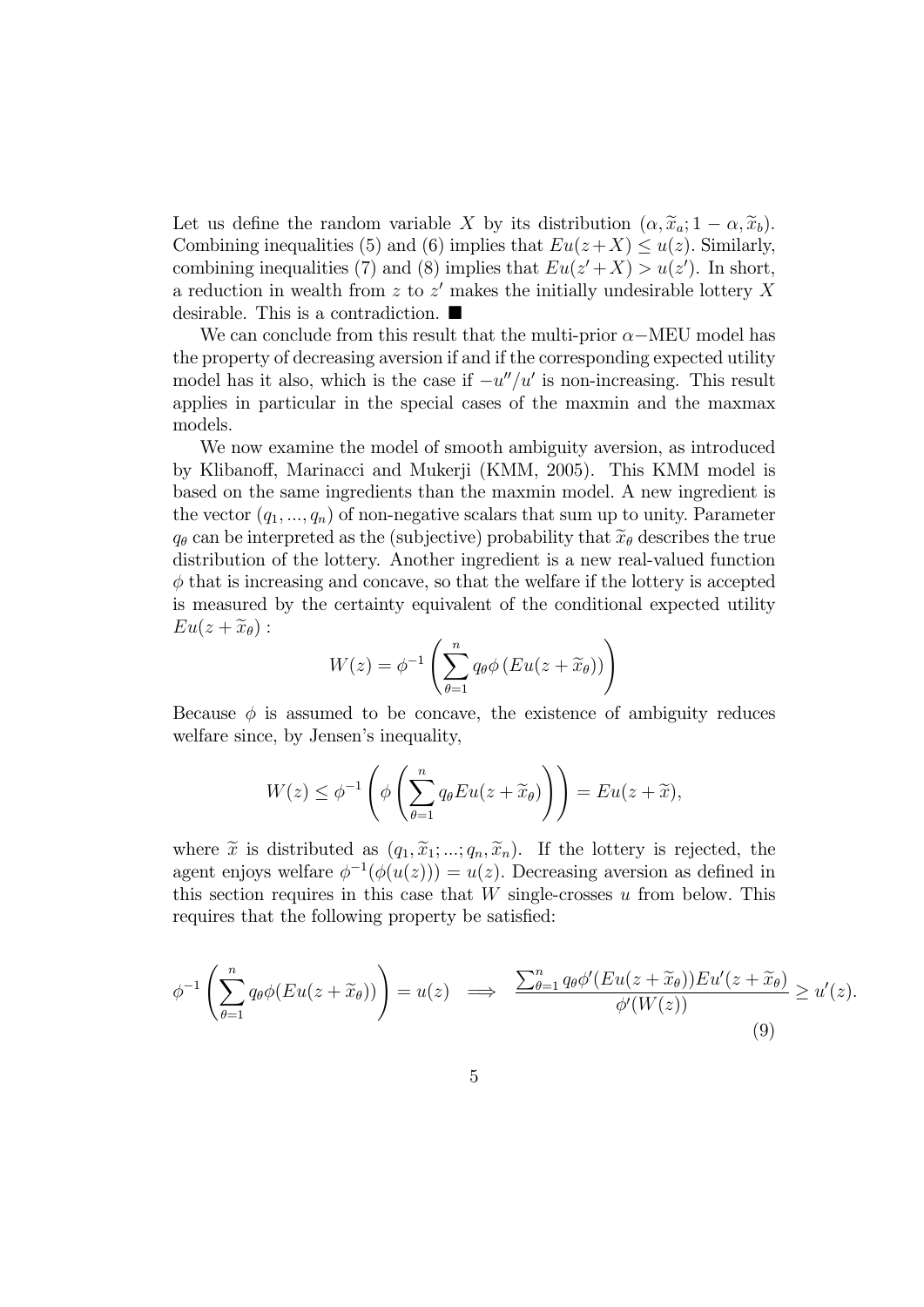One can easily extract two necessary conditions for decreasing aversion in this framework. The first is that  $u$  must be DC, since one possibility is that all  $\widetilde{x}_{\theta}$  be identically distributed. Indeed, in that case, condition (9) is equivalent to (2). The second condition can be derived in the special case in which all  $\widetilde{x}_{\theta}$  are degenerated. Suppose that  $\widetilde{x}_{\theta}$  takes value  $y_{\theta}$  almost surely, for all  $\theta = 1, ..., n$ . Let random variable  $\tilde{y}$  be distributed as  $(y_1, q_1; ...; y_n, q_n)$ . Then, condition (9) can be rewritten as

$$
E\phi \circ u(z + \widetilde{y}) = \phi \circ u(z) \Longrightarrow E(\phi \circ u)'(z + \widetilde{y}) \ge (\phi \circ u)'(z).
$$

As recalled above, this condition holds for all z and all random variable  $\tilde{y}$ if and only if  $\phi \circ u$  exhibits DC. This observation is just a restatement of the fact that the KMM model simplifies to the expected utility model with utility function  $\phi \circ u$  when the multiple priors are all degenerated.

This means that both conditions  $u$  DC and  $\phi \circ u$  DC are necessary for decreasing aversion in the KMM smooth ambiguity model. We hereafter show that this joint condition is also sufficient.

Proposition 2 Consider the KMM smooth ambiguity aversion model characterized by functions  $(u, \phi)$ . It exhibits decreasing aversion if and only if u and  $\phi \circ u$  both exhibit decreasing concavity.

Proof of sufficiency: Let  $y_{\theta}$  be the certainty equivalent of  $\tilde{x}_{\theta}$  under function u, i.e.,  $u(z + y_{\theta}) = Eu(z + \tilde{x}_{\theta})$ . Let random variable  $\tilde{y}$  be distributed as  $(y_1, q_1; ...; y_n, q_n)$ . Suppose that

$$
W(z) = \phi^{-1}\left(\sum_{\theta=1}^n q_\theta \phi(Eu(z+\widetilde{x}_\theta))\right) = u(z),
$$

or equivalently, that  $E\phi \circ u(z + \tilde{y}) = \phi \circ u(z)$ . Because u is DC,  $Eu(z + \tilde{x}_{\theta}) =$  $u(z + y_{\theta})$  implies that  $Eu'(z + \tilde{x}_{\theta}) \ge u'(z + y_{\theta})$ . It implies in turn that

$$
\sum_{\theta=1}^n q_\theta \phi'(Eu(z+\widetilde{x}_\theta))Eu'(z+\widetilde{x}_\theta) \geq \sum_{\theta=1}^n q_\theta \phi'(u(z+y_\theta))u'(z+y_\theta) = E(\phi \circ u)'(z+\widetilde{y}).
$$

We assume that  $\phi \circ u$  is DC. It implies that  $E(\phi \circ u)'(z + \tilde{y}) \geq (\phi \circ u)'(z)$ . We conclude from the previous equation that

$$
\sum_{\theta=1}^n q_{\theta} \phi'(Eu(z+\widetilde{x}_{\theta}))Eu'(z+\widetilde{x}_{\theta}) \geq \phi'(u(z))u'(z) = \phi'(W(z))u'(z).
$$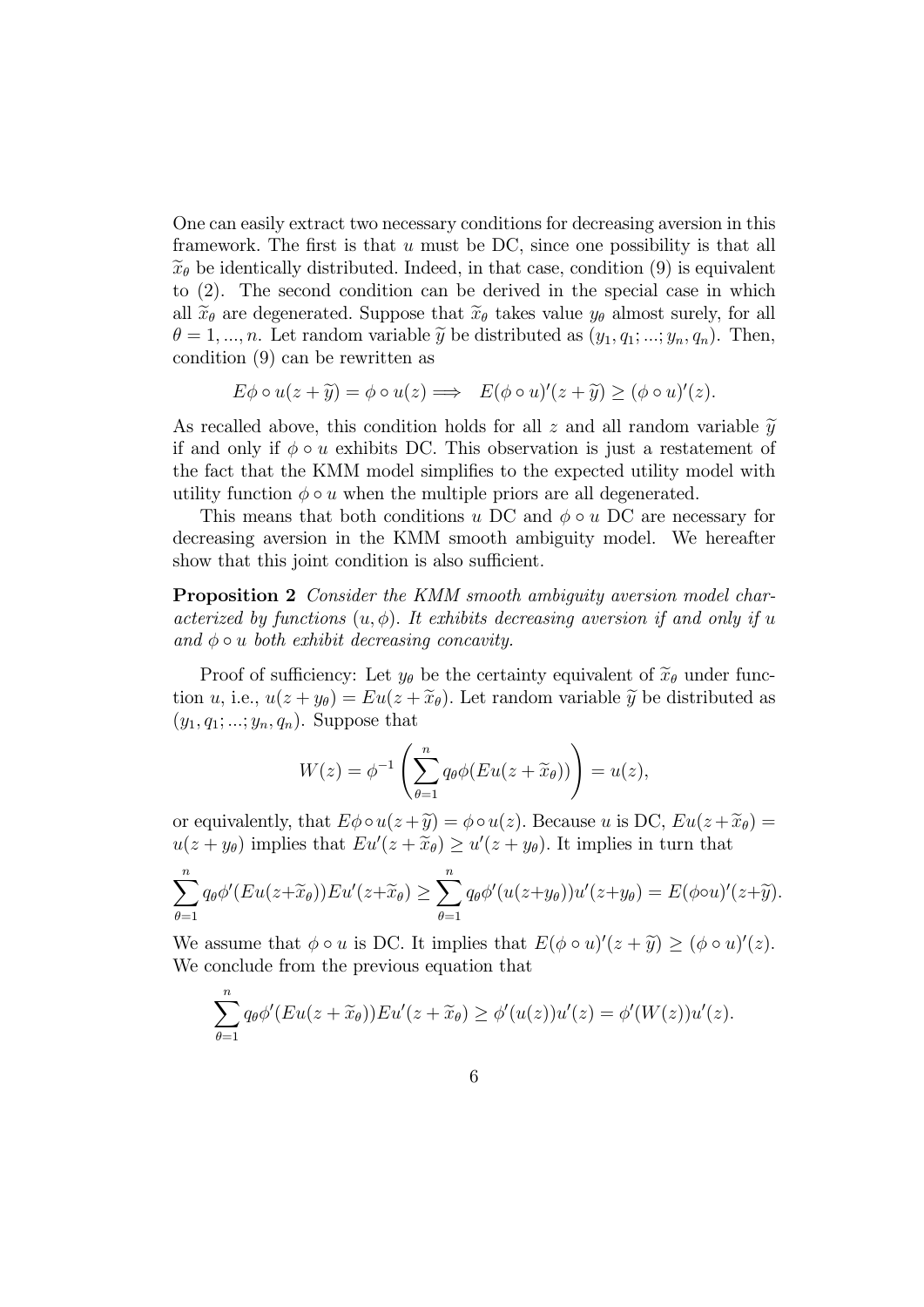It implies that the right condition in (9) is satisfied. This concludes the proof of the sufficiency of u and  $\phi \circ u$  being DC.

An interesting case arises when  $u$  exhibits constant absolute risk aversion and  $\phi$  is a power function:

$$
u(c) = -\frac{e^{-Ac}}{A} \in \mathbb{R}_{-} \quad \text{and} \quad \phi(\simeq) = -\frac{(-\simeq)^{\mu+\gamma}}{\mu+\gamma},\tag{10}
$$

with  $\gamma \geq 0$ . Function  $\phi$  is increasing and concave in the relevant domain of u. Observe that  $-\phi''(u)/\phi'(u) = -\gamma/u$ , which is increasing in u. Thus, we have that  $u$  and  $\phi$  exhibit respectively constant concavity and increasing concavity. However, preferences (10) satisfy the necessary and sufficient condition of Proposition 2, since

$$
(\phi \circ u)(c) = -\frac{e^{-A(1+\gamma)c}}{(1+\gamma)A^{1+\gamma}},
$$

is weakly DC. This shows that this necessary and sufficient condition does not require that  $\phi$  exhibits DC. Only the DC of u and  $\phi \circ u$  is required. A sufficient condition is that  $u$  and  $\phi$  be DC. Indeed, we have that

$$
-\frac{(\phi \circ u)''(z)}{(\phi \circ u)'(z)} = -\frac{\phi''(u(z))}{\phi'(u(z))}u'(z) - \frac{u''(z)}{u'(z)}.
$$
(11)

Because  $u$  is increasing and  $u'$  is decreasing, the right-hand side of this equality is decreasing in z if both  $-\phi''/\phi'$  and  $-u''/u'$  are decreasing. This yields the following corollary.

Corollary 1 Consider the KMM smooth ambiguity aversion model characterized by functions  $(u, \phi)$ . It exhibits decreasing aversion if both u and  $\phi$ exhibit decreasing concavity.

The fact that the DC of  $\phi$  is not necessary can be illustrated by the following counterexample. Suppose that  $u(z) = z^{1/2}$ . Suppose also that  $\phi$ is such that  $\phi'(u) = \exp(-ku^2)$ , so that  $-\phi''(u)/\phi'(u) = 2ku$ . Thus, this  $\phi$ function, which is increasing and concave in the relevant domain, exhibits increasing concavity. Still,  $\phi \circ u$  exhibits DC, since using (11), we have that

$$
-\frac{(\phi \circ u)''(z)}{(\phi \circ u)'(z)} = \frac{2kz^{1/2}}{2z^{1/2}} + \frac{1}{2z} = k + \frac{1}{2z},
$$

which is decreasing. Thus, from Proposition 2, the smooth ambiguity-averse agent  $(u, \phi)$  is decreasingly averse in spite of the fact that  $\phi$  is not DC.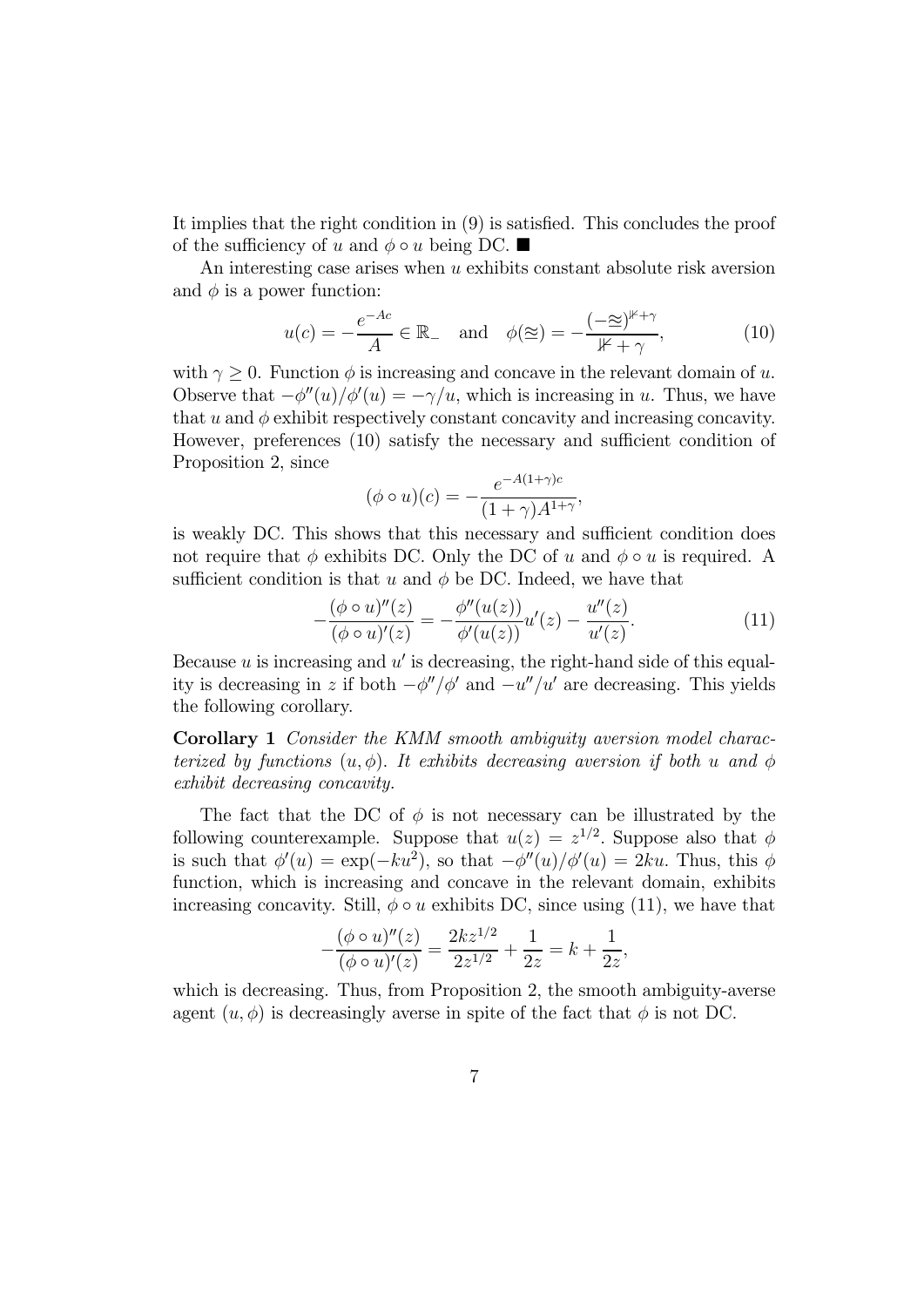### 3 Portfolio allocation

In this section, we examine an alternative decision model. The decision maker with initial wealth  $z$  can invest in two assets. There is a risk free asset whose return is normalized to zero, and a risky asset whose return is expressed by random variable  $\tilde{x}$ . The agent must choose the size  $\alpha$  of her investment in the risky asset. In the expected utility model, this decision problem can be written as

$$
\max_{\alpha} Eu(z + \alpha \tilde{x}).
$$
\n(12)

In this model, it is easy to check that an increase in the initial wealth raises the dollar investment in the risky asset if and only if  $u$  is decreasingly concave, as first shown by Arrow (1963). Indeed, this requires to show that the cross derivative of the objective function in (12) with respect to  $\alpha$  and z evaluated at the optimal  $\alpha$  is positive. We normalize the unit of the risky asset in such a way that it is optimal to invest exactly one monetary unit in the risky asset, so that the first order condition of the above program yields

$$
E\tilde{x}u'(z+\tilde{x})=0.
$$

Because u DC means that  $-u'$  is a concave function q of u, it implies that

$$
E\widetilde{x}u''(z+\widetilde{x})=-E\widetilde{x}g'(u(z+\widetilde{x}))u'(z+\widetilde{x})\geq -g'(u(z))E\widetilde{x}u'(z+\widetilde{x})=0.
$$

The inequality above comes from the observation that for all  $x, -xg'(u(z +$  $f(x) \geq -x g'(u(z))$ . This demonstrates that the DC property in the expected utility model is necessary and sufficient for two testable results. Namely, the  $DC$  of  $u$  means that when wealth increases, the set of acceptable lotteries inflates, and the demand for the risky asset increases. In the following, we examine whether this property is still satisfied under ambiguity aversion. As in the previous section, we examine two models of ambiguity aversion: the  $\alpha$ −MEU model and the smooth ambiguity aversion model. For expository reasons, we limit the analysis of the  $\alpha$ -MEU model to its special case of the maxmin criterion. An introduction to the polar case of the maxmax criterion is presented in the Appendix.

#### 3.1 The maxmin model

Suppose that the distribution of the return of the risky asset is ambiguous. This ambiguity is characterized by *n* possible random variables  $(\tilde{x}_1, ..., \tilde{x}_n)$ .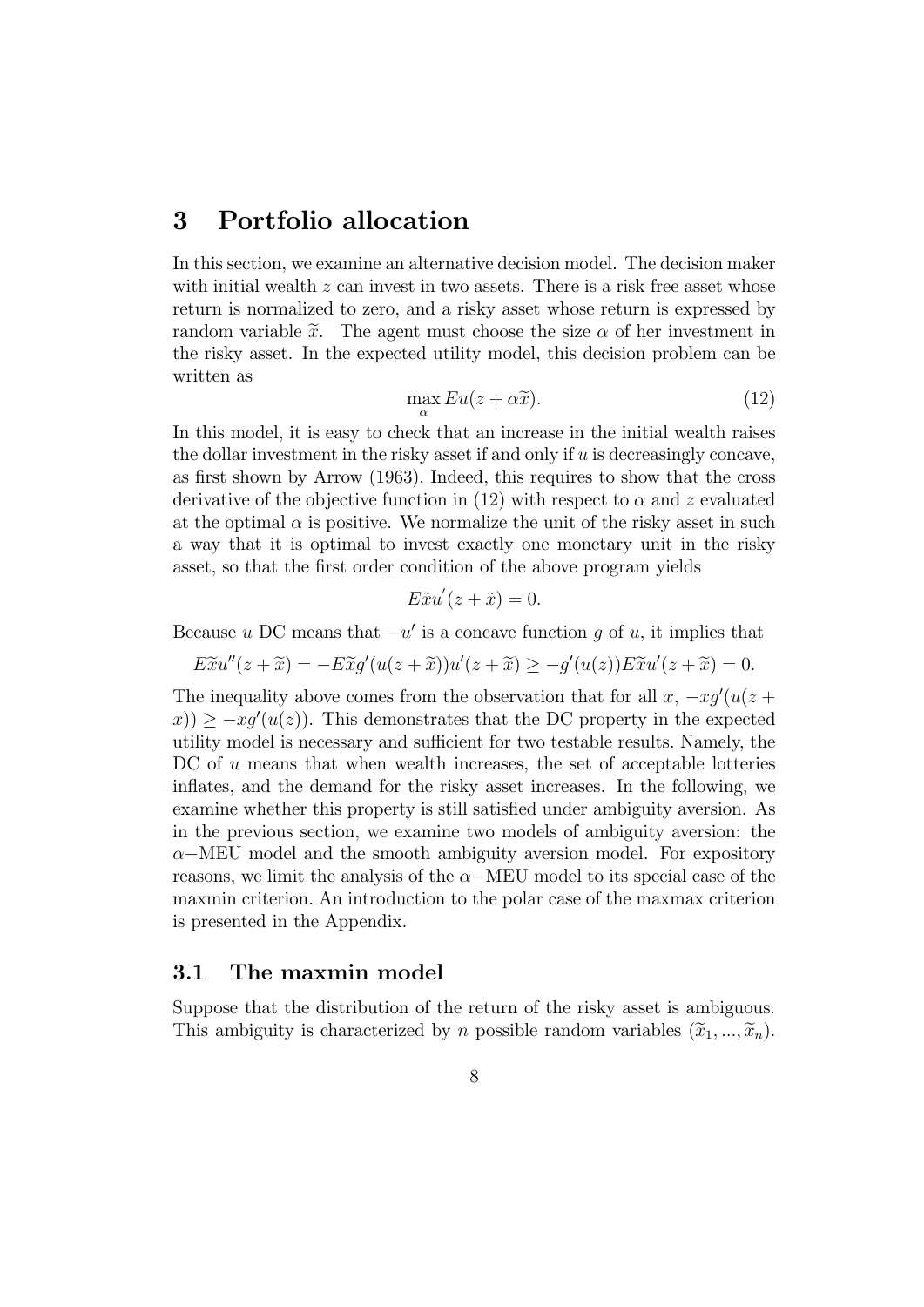Under the maxmin criterion, the decision program can be rewritten as

$$
\max_{\alpha} \min_{\theta} Eu(z + \alpha \widetilde{x}_{\theta}).
$$
\n(13)

Of course, if there exists a  $\theta$  such that  $\widetilde{x}_{\theta}$  is dominated by all other  $\widetilde{x}_{\theta}$ ,  $\theta' \neq$  $\theta$ , then the minimum is obtained with this  $\theta$ , and the above maximization program is as in the EU model. The next Lemma provides us with a general condition under which an increase of wealth raises the investment in the risky asset. This condition states that whenever the agent with utility  $u$  is indifferent between  $\tilde{x}_i$  and  $\tilde{x}_j$ , but would prefer to invest more than one unity in  $\tilde{x}_i$  and less than one unity in  $\tilde{x}_j$ , then the expected marginal utility under  $\widetilde{x}_i$  is smaller than under  $\widetilde{x}_i$ .

**Lemma 1** Suppose that  $u$  is DC. In the maxmin model of ambiguity aversion, an increase in wealth increases the demand for the risky asset if, for all  $(i, j) \in \{1, ..., n\}^2$ ,

$$
Eu(z + \tilde{x}_i) = Eu(z + \tilde{x}_j)
$$
  
\n
$$
E\tilde{x}_i u'(z + \tilde{x}_i) \ge 0 \ge E\tilde{x}_j u'(z + \tilde{x}_j)
$$
\n
$$
\Longrightarrow E[u'(z + \tilde{x}_i)] \le E[u'(z + \tilde{x}_j)].
$$
\n(14)

Proof: Let's consider the optimal investment  $\alpha^*$  that solves the maximization problem 13. If the minimum  $\min_{\theta} Eu(z + \alpha^* \widetilde{x}_{\theta})$  is reached at only one prior  $\theta = i \in \{1, ..., n\}$ , then locally around z, the decision program can be rewritten as  $\max_{\alpha} Eu(z + \alpha \tilde{x}_i)$  and the decreasing aversion property is a consequence of  $u$  DC. Hence, in order to check the decreasing aversion property, we only need to consider cases where there exist  $(i, j) \in \{1, ..., n\}^2$ such that the optimum of the decision problem is such that

$$
Eu(z + \alpha^* \widetilde{x}_i) - Eu(z + \alpha^* \widetilde{x}_j) = 0,
$$
\n(15)

where  $\alpha^*$  is normalized to unity. An optimality condition for  $\alpha^* = 1$  at this kink of the objective function is that  $E\widetilde{x}_i u'(z+\widetilde{x}_i)$  and  $E\widetilde{x}_j u'(z+\widetilde{x}_j)$  cannot be both either strictly positive or strictly negative. Without loss of generality suppose that

$$
E\tilde{x}_i u^{'}(z+\tilde{x}_i) \ge 0 \ge E\tilde{x}_j u^{'}(z+\tilde{x}_j). \tag{16}
$$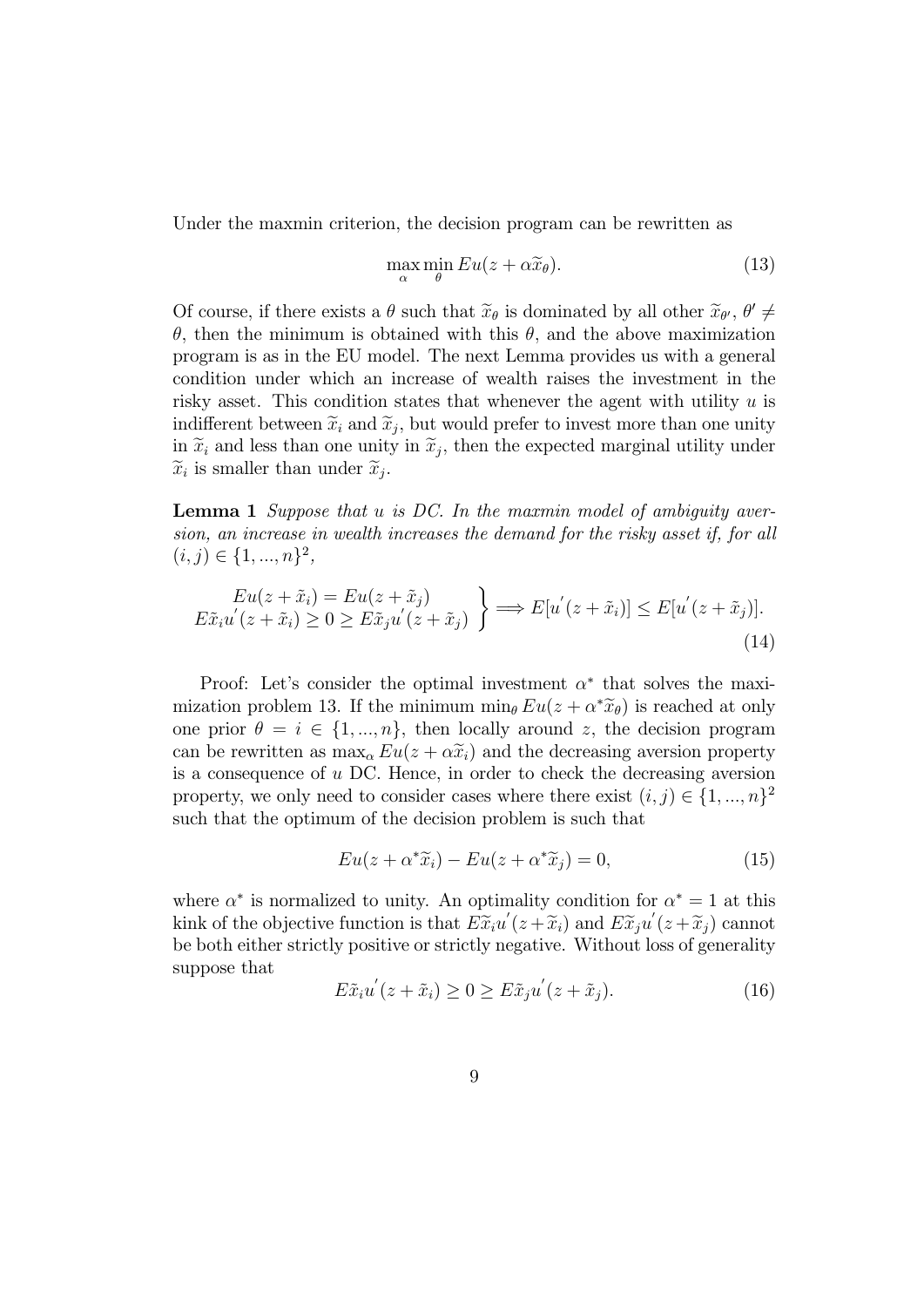Now, observe that condition (15) characterizes  $\alpha^*$  locally around z. Fully differentiating this equality with respect to  $z$  yields

$$
\frac{d\alpha^*}{dz} = -\frac{Eu'(z+\widetilde{x}_i) - Eu'(z+\widetilde{x}_j)}{E\widetilde{x}_iu'(z+\alpha^*\widetilde{x}_i) - E\widetilde{x}_ju'(z+\alpha^*\widetilde{x}_j)}.
$$

This is positive if  $E[u'(z + \tilde{x}_i)] \leq E[u'(z + \tilde{x}_j)].$ 

In fact, sufficient condition (14) is also necessary if  $n = 2$ , or if the set of priors can be modified so that only priors  $i$  and  $j$  drive the solution, i.e., if the minimal expected utility is a corner solution with  $Eu(z+\alpha^*\tilde{x}_i) = Eu(z+\alpha^*\tilde{x}_i)$  $\alpha^*\tilde{x}_i$ ). In that case, as shown in the proof, a reversal in the right inequality in (14) would imply that  $\alpha^*$  would be locally decreasing in wealth. In Figure 1, we have illustrated condition  $(14)$ . At wealth level z, the objective function  $h(a) = \min( Eu(z + \alpha \tilde{x}_i), Eu(z + \alpha \tilde{x}_i))$  has a maximum at the kink that is characterized by the two left conditions in (14). We also see on the picture that the right condition in (14) is satisfied . Indeed, the increase in wealth has a larger effect on  $Eu(z + \alpha^* \tilde{x}_i)$  than on  $Eu(z + \alpha^* \tilde{x}_i)$ . It implies that  $\alpha^*(z) > \alpha^*(z').$ 

Condition  $(14)$  is linked to the DC property of u. Indeed, suppose that one of the two priors is degenerated at zero.<sup>1</sup> Suppose for example that  $\tilde{x}_i = 0$  almost surely. In that special case, condition (14) can be rewritten as follows:

$$
\begin{aligned} Eu(z + \tilde{x}_j) &= u(z) \\ E\tilde{x}_j u'(z + \tilde{x}_j) &\le 0 \end{aligned} \bigg\} \Longrightarrow E[u'(z + \tilde{x}_j)] \ge u'(z).
$$

Observe first that  $Eu(z + \tilde{x}_j) = u(z)$  implies that  $E \tilde{x}_j u'(z + \tilde{x}_j) \leq 0$ . Indeed, function  $H(\alpha) = Eu(z + \alpha \tilde{x}_j)$  is concave in  $\alpha$ . Thus, if  $H(1) = H(0)$ , it must imply that  $H'(1) \leq 0$ . This means that the above condition can be rewritten as

$$
Eu(z+\tilde{x}_j)=u(z) \Longrightarrow E[u^{'}(z+\tilde{x}_j)] \geq u'(z),
$$

which is the standard DC condition. We can conclude from this observation that if one of the two priors is degenerated,  $u$  DC is sufficient to guarantee that, in the maxmin model, wealthier people invest more in the risky asset.

<sup>&</sup>lt;sup>1</sup>It is easy to check that the same result holds when one of the two priors is degenerated elsewhere than at zero.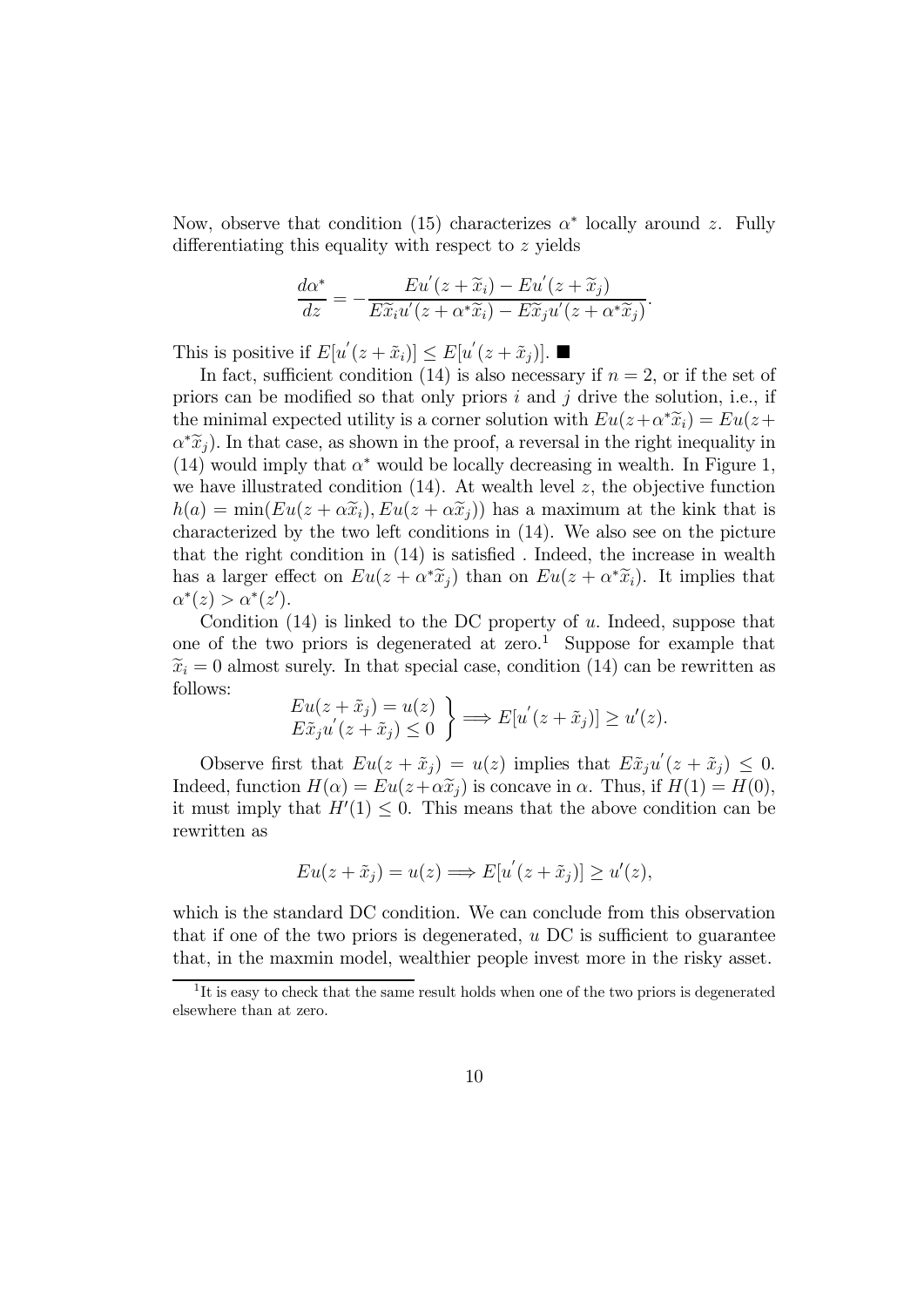

Figure 1: Effect of an increase in wealth from z to  $z' > z$  on the optimal portfolio allocation in the maxmin model.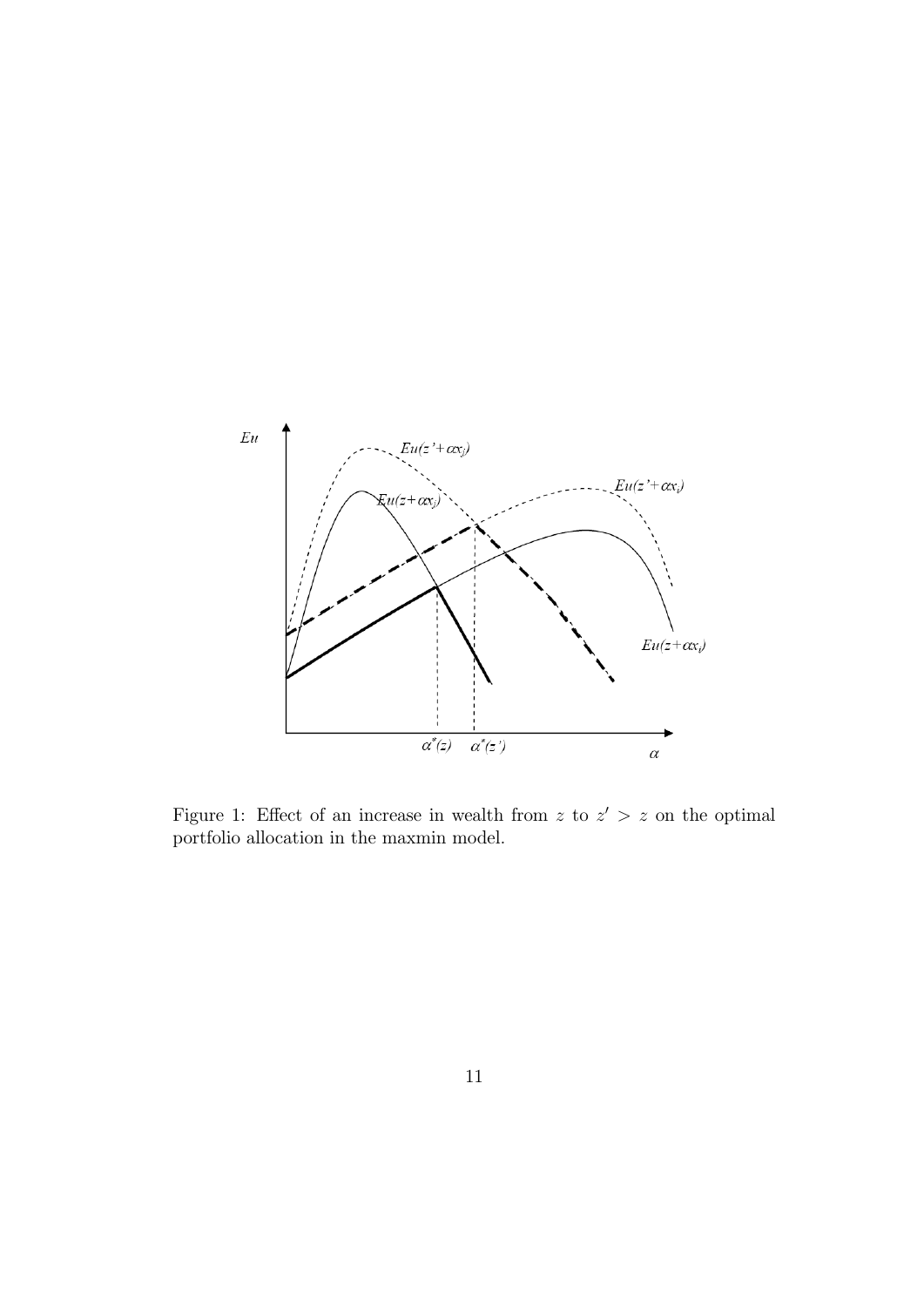Another way to see the link between DC and condition (14) is to examine the case in which both  $\tilde{x}_i$  and  $\tilde{x}_j$  are small. In the small, the indifference between  $\widetilde{x}_i$  and  $\widetilde{x}_j$  is equivalent to condition

$$
m_{1i} - 0.5Am_{2i} = m_{1j} - 0.5Am_{2j},\tag{17}
$$

where  $m_{ki}$  is the k-th moment of random variable  $\tilde{x}_i$ , and  $A = -u''(z)/u'(z)$ is absolute risk aversion. The condition that the demands for  $\tilde{x}_i$  and for  $\tilde{x}_i$ are respectively larger and smaller than unity is equivalent to the following condition:

$$
m_{1i} - Am_{2i} \ge 0 \ge m_{1j} - Am_{2j}.
$$
 (18)

Replacing  $m_{1i}$  by its expression derived from (17) in the first inequality allows us to rewrite these two inequalities as follows:

$$
A \frac{m_{2i} + m_{2j}}{2} \le m_{1j} \le Am_{2j}.\tag{19}
$$

These two inequalities imply in particular that  $m_{2i}$  be smaller than  $m_{2j}$ .<sup>2</sup> Intuitively, if two small risks  $i$  and  $j$  yield the same expected utility, but the demand for  $i$  is larger than the demand for  $j$ , it must be that the riskiness of  $i$  is smaller than the riskiness of  $j$  (and the expected payoff of  $i$  is smaller than the expected payoff of  $j$ .

Now, observe that in the small, condition  $E[u'(z+\tilde{x}_i)] \leq E[u'(z+\tilde{x}_j)]$  is equivalent to

$$
m_{1i} - 0.5P m_{2i} \ge m_{1j} - 0.5P m_{2j},\tag{20}
$$

where  $P = -u'''(z)/u''(z)$  is absolute prudence. Using condition (17), this inequality holds if and only if

$$
(m_{2i} - m_{2j})(A - P) \ge 0.
$$

Because  $m_{2i} \leq m_{2j}$  from (19), this condition holds if and only if  $P \geq A$ , i.e., if and only if  $u$  is DC.

To sum up what we have at this stage in the maxmin model,  $u$  DC is sufficient for the demand for the risky asset to raises with wealth when one of the two priors is degenerated, or when the different possible priors entails small risk. However, DC is generally not sufficient, as shown in the following counter-example.

<sup>&</sup>lt;sup>2</sup>Notice that the same result holds when condition  $E\tilde{x}_i u^{'}(z+\tilde{x}_i) \ge 0 \ge E\tilde{x}_j u^{'}(z+\tilde{x}_j)$ is relaxed to  $E\tilde{x}_i u'(z + \tilde{x}_i) \ge E\tilde{x}_j u'(z + \tilde{x}_j)$ .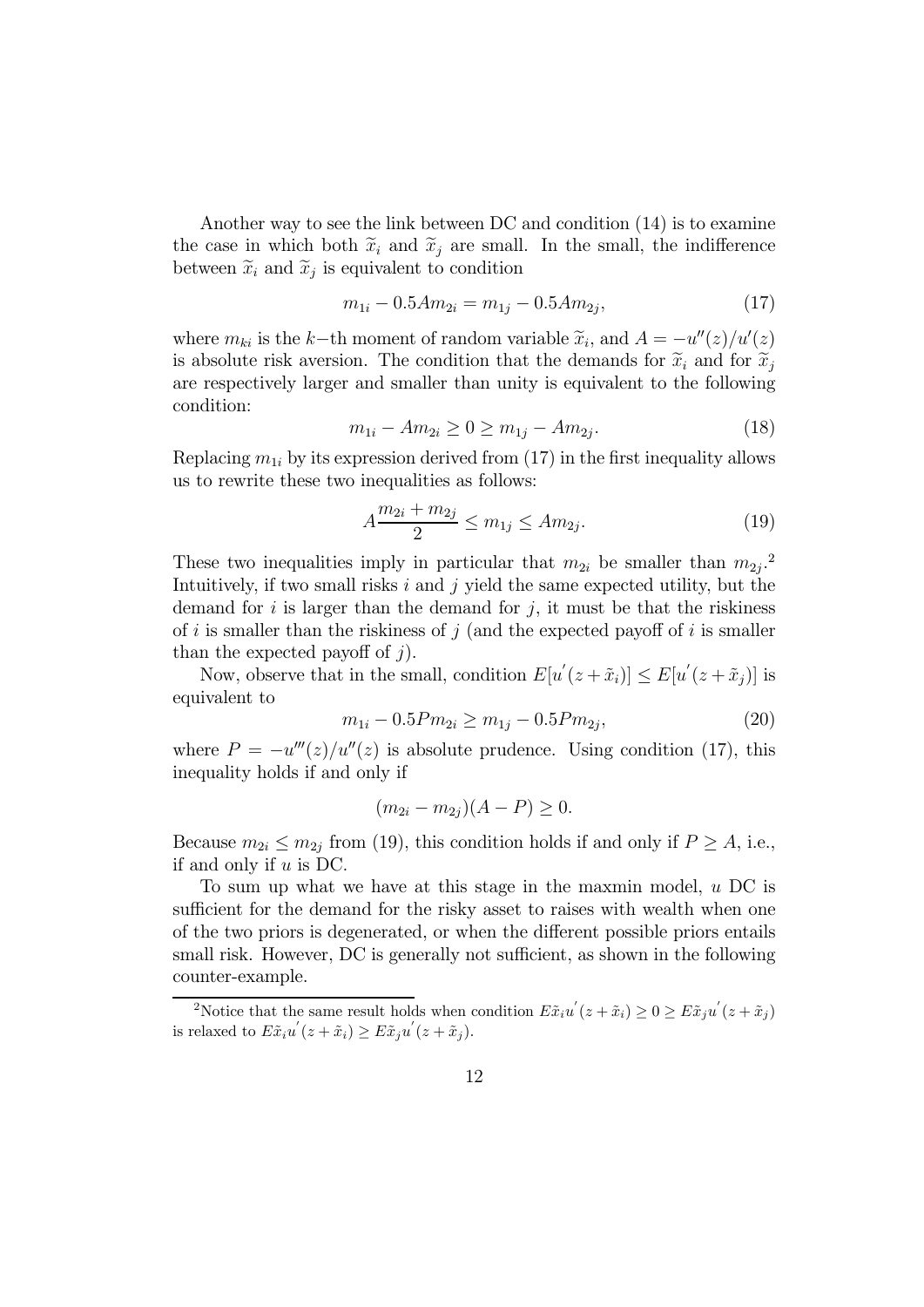

Figure 2: Maxmin welfare as a function of the investment in the risky asset  $\alpha$  for three different wealth levels  $z$ , in the case described in Example 1. The three curves have been translated vertically for the sake of comparison.

**Example 1** Consider function  $u(c) = c - 1/c$  in  $\mathbb{R}^+$ . This function is increasing, concave and DC. Consider  $\tilde{x}_1 \sim (-8, 0.47437; 9, 0.52563)$  and  $\tilde{x}_2 \sim (-9, 0.10719; 2, 0.86155; 3, 0.03126)$ . One can check that  $\tilde{x}_1$  and  $\tilde{x}_2$ violate condition (14) at  $z = 10$ . In Figure 2, we show that an increase in wealth around  $z = 10$  reduces the demand for the risky asset.

**Definition 3** We say that  $\widetilde{x}_i$  dominates  $\widetilde{x}_j$  in the sense of Jewitt if the fol $lowing\ conditions$ : for all increasing and concave  $u$ , if agent  $u$  weakly prefers  $\widetilde{x}_i$  to  $\widetilde{x}_j$ , then all agents more risk-averse than u also weakly prefer  $\widetilde{x}_i$  to  $\widetilde{x}_j$ .

This is denoted  $\tilde{x}_i \succeq_{\tilde{J}} \tilde{x}_j$ . By definition, if  $\tilde{x}_i$  dominates  $\tilde{x}_j$  in the sense of Jewitt,  $\tilde{x}_i$  also dominates  $\tilde{x}_j$  in the sense of the second-order stochastic dominance (SSD). Thus, Jewitt's order is weaker than SSD. Jewitt (1989) fully characterizes this stochastic order. A sufficient condition is that the cumulative distribution function of  $\tilde{x}_i$  crosses the cumulative distribution function of  $\tilde{x}_i$  only once, from below. Now suppose that we can ranked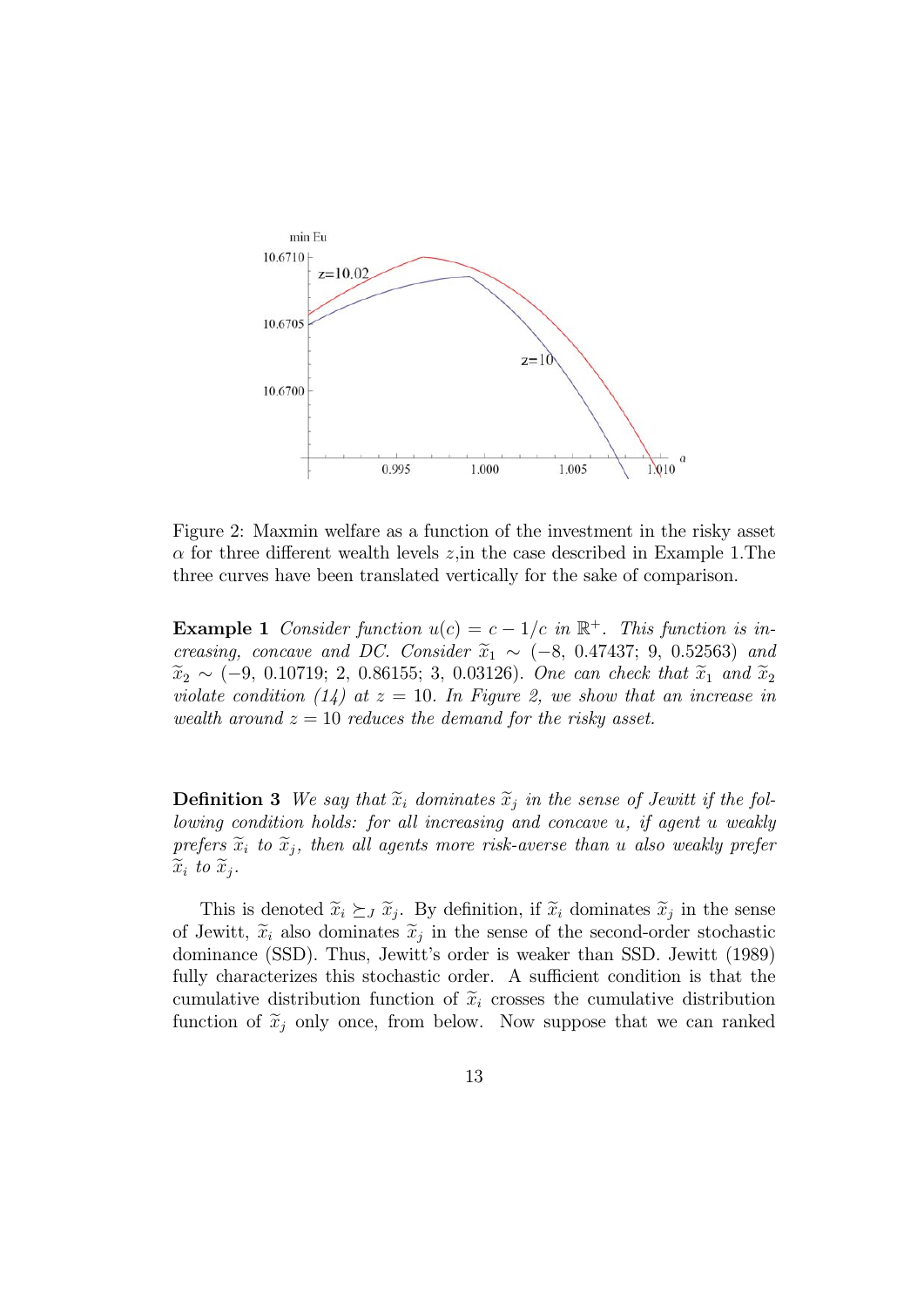the set of priors  $\{\tilde{x}_1, ..., \tilde{x}_n\}$  according to Jewitt's order. Without loss of generality, suppose that  $\widetilde{x}_1 \succeq_{J} \widetilde{x}_2 \succeq_{J} ... \succeq_{J} \widetilde{x}_n$ . Define function  $\psi$  such that  $\psi(x) = xu'(z + x)$  for all x. Suppose that both  $-u'$  and  $\psi$  are more concave than u in the sense of Arrow-Pratt. Consequently, for any  $(i, j) \in$  $\{1, ..., n\}^2$ , if  $Eu(z + \widetilde{x}_i) = Eu(z + \widetilde{x}_j)$ , then  $Eu'(z + \widetilde{x}_i) \leq Eu'(z + \widetilde{x}_j)$  and  $E\widetilde{x}_iu'(z+\widetilde{x}_i) \geq E\widetilde{x}_ju'(z+\widetilde{x}_j)$ . This is stronger than requested by condition (14). The conditions in the following proposition guarantee that  $-u'$  and  $\psi$ are more concave than  $u$ .

**Proposition 3** Normalize the demand for the risky asset at wealth level z to unity. Suppose that the set of priors  $\{\widetilde{x}_1, ..., \widetilde{x}_n\}$  can be ranked according to Jewitt's order. In the maxmin model of ambiguity aversion, an increase in wealth around  $z$  raises the demand for the risky asset if  $u$  is DC and for all x in the joint support of  $\{\widetilde{x}_1, ..., \widetilde{x}_n\}$ , we have that

$$
x [P(z+x) - A(z+x)] \le 1,
$$
 (21)

where  $A$  and  $P$  are the indices of absolute risk aversion and of absolute prudence, respectively.

Proof: It remains to prove that  $-u'$  and  $\psi$  are two concave transformations of u. We already know that u DC just means that  $-u'$  is more concave than u. Concerning  $\psi$ , let us define function k such that  $\psi(x) = k(u(x))$  in the joint support of  $\{\widetilde{x}_1, ..., \widetilde{x}_n\}$ . By definition of  $\psi$ , fully differentiating this equality twice yields

$$
u'(z+x) + xu''(z+x) = k'(u(z+x))u'(z+x),
$$

and

$$
2u''(z+x) + xu'''(z+x) = k''(u(z+x)) (u'(z+x))^{2} + k'(u(z+x))u''(z+x).
$$

Eliminating  $k'$  from these two equations allows us to write

$$
k''(u(z+x))(u'(z+x))^{2} = u''(z+x) - x\left(u'''(z+x) - \frac{(u''(z+x))^{2}}{u'(z+x)}\right).
$$

This implies that  $k$  is concave in the relevant domain of  $x$  if condition (21) is satisfied.  $\blacksquare$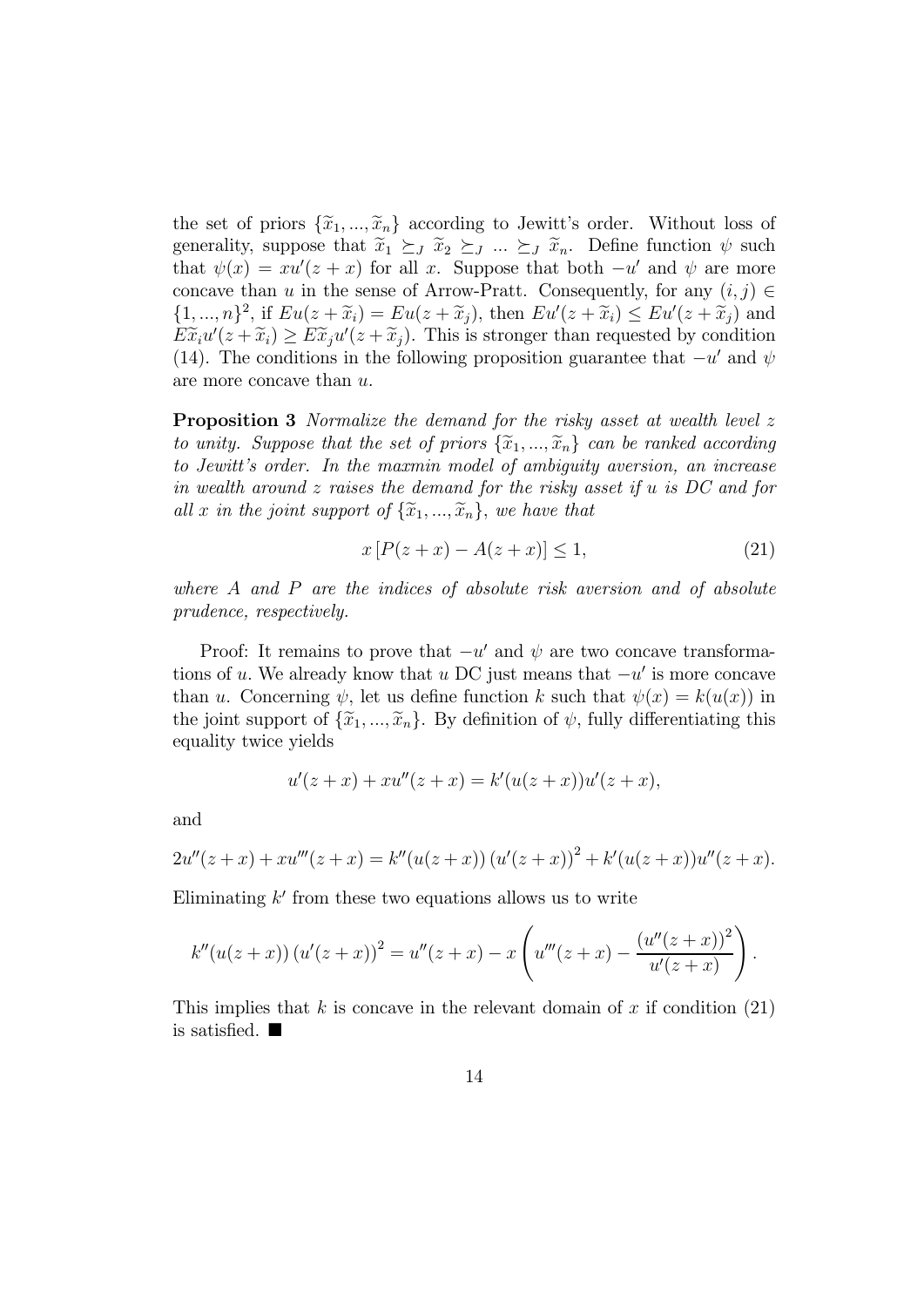Observe that this proposition implies that  $u$  DC is sufficient if the possible priors are small risk, that is, if the joint support of priors is in a small neighborhood of 0. Observe also that condition (21) is quite general, as we show now. Define relative risk aversion and relative prudence respectively as  $A^{r}(c) = -cu''(c)/u'(c)$  and  $P^{r}(c) = -cu'''(c)/u''(c)$ . Condition (21) can then rewritten as

$$
P^{r}(z+x) - A^{r}(z+x) - z [P(z+x) - A(z+x)] \leq 1.
$$

Assuming that the domain of possible wealth levels is in  $\mathbb{R}^+$ , a sufficient condition for this inequality is that  $P^{r}(z + x)$  is weakly larger than  $A^{r}(z +$  $(x) + 1$  for all  $z + x$ .

**Corollary 2** Normalize the demand for the risky asset at wealth level  $z$  to unity. Suppose that the set of priors  $\{\widetilde{x}_1, ..., \widetilde{x}_n\}$  can be ranked according to Jewitt's order. In the maxmin model of ambiguity aversion with  $u$  DC, a marginal increase in wealth from  $z$  raises the demand for the risky asset if relative prudence is uniformly smaller than relative risk aversion plus one.

To complete this section, let us consider the special case of HARA utility functions, i.e., functions with linear absolute risk tolerance:

$$
u(c) = \xi \left(\eta + \frac{c}{\gamma}\right)^{1-\gamma},\tag{22}
$$

for some scalars  $\xi$ ,  $\eta$ , and  $\gamma$ . The consumption domain of this utility function is such that  $\eta + c/\gamma$  is positive. We assume that  $\xi(1-\gamma)/\gamma$  is positive to insure that u is increasing and concave in its domain. DC holds if  $\gamma$  is positive. The HARA set includes power, log, exponential and quadratic functions. Observe that

$$
Eu(z + \widetilde{x}_i) = \xi E \left(\hat{\eta} + \frac{\widetilde{x}_i}{\gamma}\right)^{1-\gamma},
$$
  

$$
Eu'(z + \widetilde{x}_i) = \xi \frac{1-\gamma}{\gamma} E \left(\hat{\eta} + \frac{\widetilde{x}_i}{\gamma}\right)^{-\gamma},
$$

and

$$
E\widetilde{x}_i u'(z+\widetilde{x}_i)=\xi \frac{1-\gamma}{\gamma}E\widetilde{x}_i\left(\hat{\eta}+\frac{\widetilde{x}_i}{\gamma}\right)^{-\gamma},
$$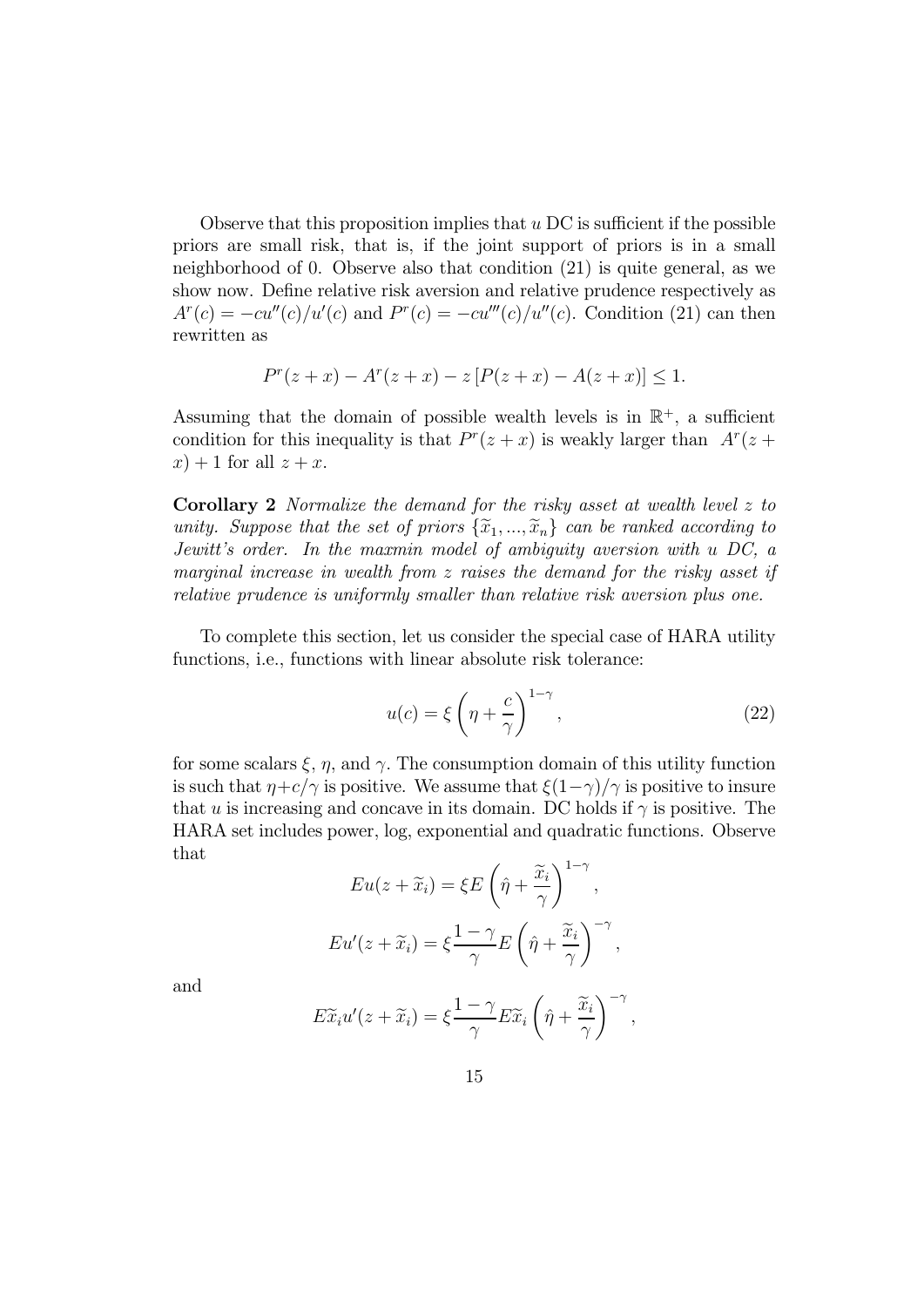where  $\hat{\eta} = \eta + z/\gamma > 0$ . Observe that

$$
Eu(z + \widetilde{x}_i) = \xi E \left( \hat{\eta} + \frac{\widetilde{x}_i}{\gamma} \right) \left( \hat{\eta} + \frac{\widetilde{x}_i}{\gamma} \right)^{-\gamma}
$$
  

$$
= \xi \hat{\eta} E \left( \hat{\eta} + \frac{\widetilde{x}_i}{\gamma} \right)^{-\gamma} + \frac{\xi}{\gamma} E \widetilde{x}_i \left( \hat{\eta} + \frac{\widetilde{x}_i}{\gamma} \right)^{-\gamma}
$$
  

$$
= \hat{\eta} \frac{\gamma}{1 - \gamma} Eu'(z + \widetilde{x}_i) + (1 - \gamma)^{-1} E \widetilde{x}_i u'(z + \widetilde{x}_i)
$$

This implies that

$$
Eu'(z+\widetilde{x}_i)=\frac{1-\gamma}{\hat{\eta}\gamma}Eu(z+\widetilde{x}_i)-\frac{1}{\hat{\eta}\gamma}E\widetilde{x}_iu'(z+\widetilde{x}_i).
$$

A symmetric condition holds for  $\tilde{x}_i$ . This implies that

$$
Eu'(z+\widetilde{x}_i)-Eu'(z+\widetilde{x}_j) = \frac{1-\gamma}{\hat{\eta}\gamma} \left[Eu(z+\widetilde{x}_i)-Eu(z+\widetilde{x}_j)\right] + \frac{1}{\hat{\eta}\gamma} \left[E\widetilde{x}_ju'(z+\widetilde{x}_j)-E\widetilde{x}_iu'(z+\widetilde{x}_i)\right].
$$

Suppose that the two left conditions in (14) hold. It implies that the first term in the RHS of the above equality vanishes, and that the second term is negative if  $\gamma$  is positive, i.e., if u is DC. This yields the following proposition.

**Proposition 4** Suppose that u is HARA and DC (condition (22) with  $\gamma$ 0). In the maxmin model of ambiguity aversion, an increase in wealth always increases the demand for the risky asset.

It is noteworthy that in the HARA subset with increasing concavity (condition (22) with  $\gamma$  < 0) as the quadratic utility function, the demand for the risky asset is always decreasing in wealth.

### 3.2 The KMM model

Let's now consider the portfolio problem in the KMM smooth ambiguity framework. The decision problem becomes

$$
\alpha^*(z) = \operatorname{argmax}_{\alpha} E\phi(Eu(z + \alpha \widetilde{x}_{\theta}))
$$
\n(23)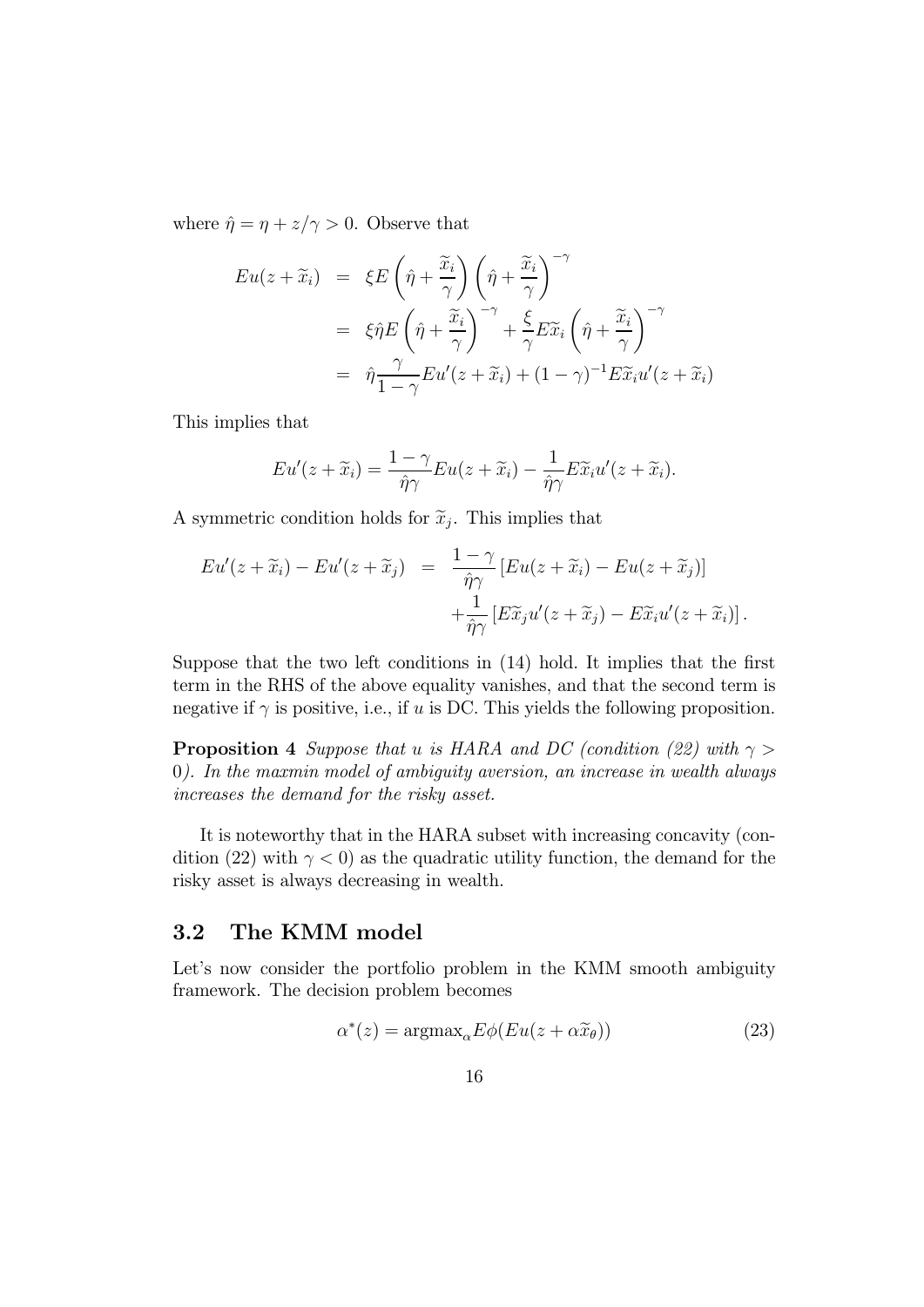We normalize again the unit of the risky asset in such a way that  $\alpha^*(z) = 1$ . The first order condition is therefore

$$
E\left[\phi'(Eu(z+\widetilde{x}_{\widetilde{\theta}}))E\widetilde{x}_{\widetilde{\theta}}u'(z+\widetilde{x}_{\widetilde{\theta}})\right]=0,
$$
\n(24)

We examine the condition under which the demand for the risky asset is increasing in wealth. Since the denominator in the relation

$$
\frac{d\alpha^*}{dz} = -\frac{E\left[\phi''(Eu(z+\widetilde{x}_{\widetilde{\theta}}))Eu'(z+\widetilde{x}_{\widetilde{\theta}})E\widetilde{x}_{\widetilde{\theta}}u'(z+\widetilde{x}_{\widetilde{\theta}})\right] + E\left[\phi'(Eu(z+\widetilde{x}_{\widetilde{\theta}}))E\widetilde{x}_{\widetilde{\theta}}u''(z+\widetilde{x}_{\widetilde{\theta}})\right]}{E\left[\phi''(Eu(z+\widetilde{x}_{\widetilde{\theta}}))(E\widetilde{x}_{\widetilde{\theta}}u'(z+\widetilde{x}_{\widetilde{\theta}}))^2\right] + E\left[\phi'(Eu(z+\widetilde{x}_{\widetilde{\theta}}))E\widetilde{x}_{\widetilde{\theta}}^2u''(z+\widetilde{x}_{\widetilde{\theta}})\right]}
$$

is negative, this decreasing aversion property is satisfied if and only if

$$
E\left[\phi''(Eu(z+\widetilde{x}_{\widetilde{\theta}}))Eu'(z+\widetilde{x}_{\widetilde{\theta}})E\widetilde{x}_{\widetilde{\theta}}u'(z+\widetilde{x}_{\widetilde{\theta}})\right] + E\left[\phi'(Eu(z+\widetilde{x}_{\widetilde{\theta}}))E\widetilde{x}_{\widetilde{\theta}}u''(z+\widetilde{x}_{\widetilde{\theta}})\right] \ge 0
$$
\n(25)

The second term in the left-hand side of this inequality is positive if  $u$  is DC. Indeed, u DC means that  $A(c) = -u''(c)/u'(c)$  is decreasing, which implies in turn that

$$
E\left[\phi'(Eu(z+\widetilde{x}_{\widetilde{\theta}}))E\widetilde{x}_{\widetilde{\theta}}u''(z+\widetilde{x}_{\widetilde{\theta}})\right] = -E\left[A(z+\widetilde{x}_{\widetilde{\theta}})\phi'(Eu(z+\widetilde{x}_{\widetilde{\theta}}))\widetilde{x}_{\widetilde{\theta}}u'(z+\widetilde{x}_{\widetilde{\theta}})\right]
$$
  
\n
$$
\geq -A(z)E\left[\phi'(Eu(z+\widetilde{x}_{\widetilde{\theta}}))\widetilde{x}_{\widetilde{\theta}}u'(z+\widetilde{x}_{\widetilde{\theta}})\right]
$$
  
\n
$$
= -A(z)E\left[\phi'(Eu(z+\widetilde{x}_{\widetilde{\theta}}))E\widetilde{x}_{\widetilde{\theta}}u'(z+\widetilde{x}_{\widetilde{\theta}})\right] = 0.
$$

We now turn to the analysis of the sign of the first term in  $(25)$ . If we use the same method as for the second term, we can rewrite this first term as follows:

$$
E\left[\phi''(Eu(z+\widetilde{x}_{\widetilde{\theta}}))Eu'(z+\widetilde{x}_{\widetilde{\theta}})E\widetilde{x}_{\widetilde{\theta}}u'(z+\widetilde{x}_{\widetilde{\theta}})\right] = -E\left[A_{\phi}(Eu(z+\widetilde{x}_{\widetilde{\theta}}))\phi'(Eu(z+\widetilde{x}_{\widetilde{\theta}}))Eu'(z+\widetilde{x}_{\widetilde{\theta}})E\widetilde{u}(z+\widetilde{x}_{\widetilde{\theta}})\right]
$$
  

$$
= -E\left[\xi(\widetilde{\theta})\phi'(Eu(z+\widetilde{x}_{\widetilde{\theta}}))E\widetilde{x}_{\widetilde{\theta}}u'(z+\widetilde{x}_{\widetilde{\theta}})\right]
$$

where  $A_{\phi}(u) = -\phi''(u)/\phi'(u)$  is the absolute measure of ambiguity aversion, and  $\xi(\theta) = A_{\phi}(Eu(z + \tilde{x}_{\theta}))Eu'(z + \tilde{x}_{\theta}).$  Suppose that  $\xi$  is a decreasing function of  $\theta$ , and that  $E\widetilde{x}_{\theta}u'(z+\widetilde{x}_{\theta})$  satisfies the single-crossing property: there exists  $\theta$  so that  $(\theta - \theta) E \tilde{x}_{\theta} u'(z + \tilde{x}_{\theta}) \geq 0$  for all  $\theta$ . From the above equality, this would imply that

$$
E\left[\phi''(Eu(z+\widetilde{x}_{\widetilde{\theta}}))Eu'(z+\widetilde{x}_{\widetilde{\theta}})E\widetilde{x}_{\widetilde{\theta}}u'(z+\widetilde{x}_{\widetilde{\theta}})\right]\geq-\xi(\widehat{\theta})E\left[\phi'(Eu(z+\widetilde{x}_{\widetilde{\theta}}))E\widetilde{x}_{\widetilde{\theta}}u'(z+\widetilde{x}_{\widetilde{\theta}})\right]=0.
$$

This proves the following Lemma.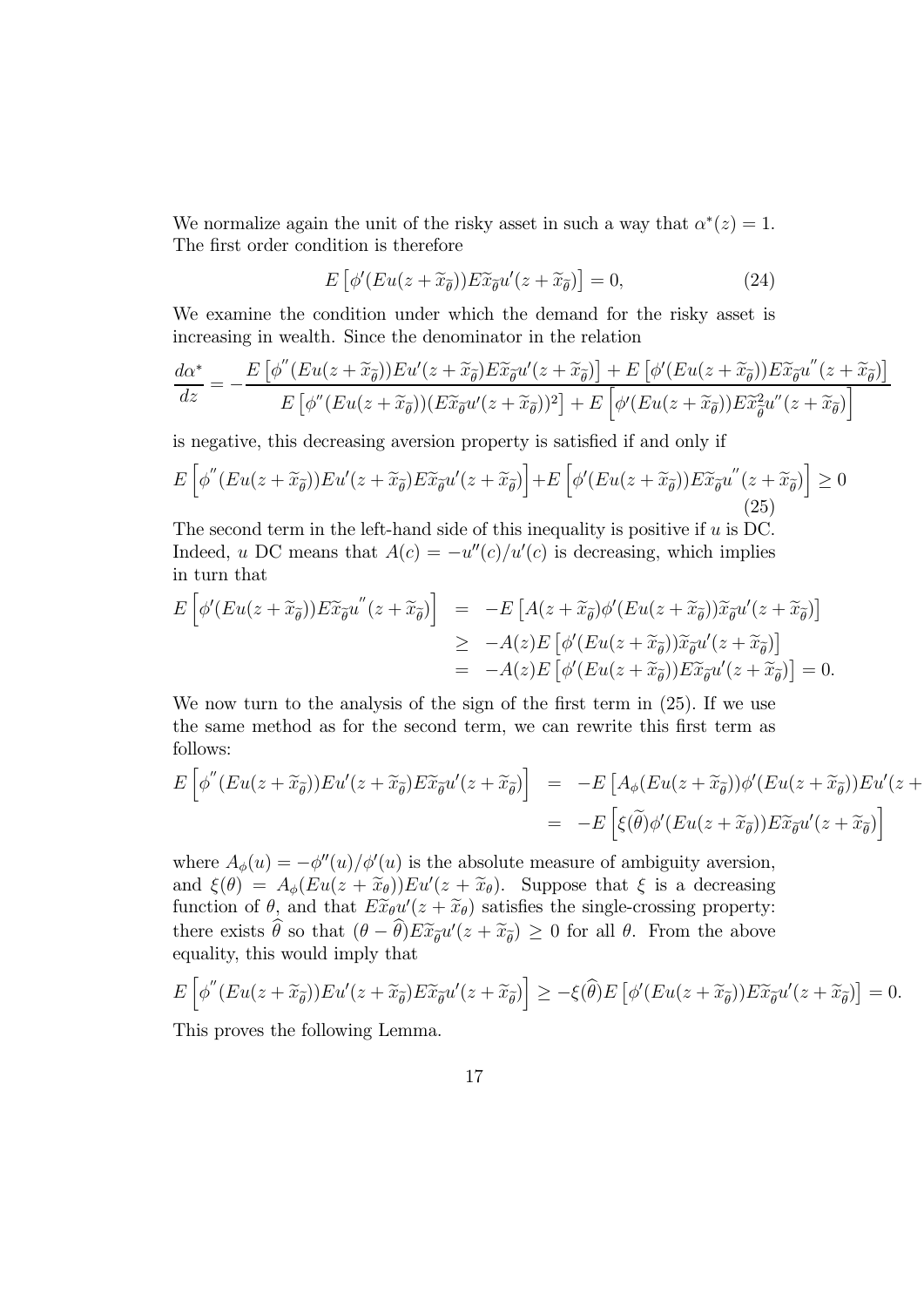**Lemma 2** Suppose that  $u$  is DC. In the portfolio problem under the KMM smooth ambiguity framework, the demand for the risky asset is increasing with wealth if  $\xi(\theta) = A_{\phi}(Eu(z + \tilde{x}_{\theta}))Eu'(z + \tilde{x}_{\theta})$  is decreasing in  $\theta$  and there exists  $\theta$  such that  $(\theta - \theta) E \widetilde{x}_{\widetilde{\theta}} u'(z + \widetilde{x}_{\widetilde{\theta}}) \geq 0$  for all  $\theta$ .

We can use this lemma to show that combining condition  $\phi$  DC to the one presented in Proposition 3 is sufficient for the demand for the risky asset to be increasing in wealth.

**Proposition 5** Normalize the demand for the risky asset at wealth level  $z$  to unity. Suppose that  $Eu(z+\widetilde{x}_1) \leq ... \leq Eu(z+\widetilde{x}_n)$  and  $\widetilde{x}_1 \preceq J \widetilde{x}_2 \preceq J ... \preceq J \widetilde{x}_n$ . In the KMM smooth ambiguity model, an increase in wealth around  $z$  raises the demand for the risky asset if  $u$  and  $\phi$  are DC, and for all  $x$  in the joint support of  $\{\widetilde{x}_1, ..., \widetilde{x}_n\}$ , condition (21) holds.

Proof: Because  $u$  is DC, we have that  $-u'$  is more concave than  $u$ . Because u prefers  $\widetilde{x}_{\theta+1}$  to  $\widetilde{x}_{\theta}$ ,  $\widetilde{x}_{\theta+1} \succeq_{J} \widetilde{x}_{\theta}$  implies that the agent with utility function  $-u'$  also prefers  $\widetilde{x}_{\theta+1}$  to  $\widetilde{x}_{\theta}$ , i.e.,  $Eu'(z+\widetilde{x}_{\theta+1}) \leq Eu'(z+\widetilde{x}_{\theta})$ . Because  $A_{\phi}$  is decreasing, we obtain that  $\xi(\theta) = A_{\phi}(Eu(z + \widetilde{x}_{\theta}))Eu'(z + \widetilde{x}_{\theta})$  is<br>decreasing in  $\theta$ . Moreover, so differently (21) involves that  $\psi(x) = m/(m+n)$  is decreasing in  $\theta$ . Moreover, condition (21) implies that  $\psi(x) = xu'(z + x)$  is more concave than u, so that  $E\psi(\tilde{x}_{\theta}) = E\tilde{x}_{\theta}u'(z+\tilde{x}_{\theta})$  is increasing in  $\theta$ . This is sufficient for the existence of an integer  $\theta$  such that  $(\theta - \theta) E \widetilde{x}_{\widetilde{\theta}} u'(z + \widetilde{x}_{\widetilde{\theta}}) \ge 0$ for all  $\theta$ . Applying Lemma 2 yields the result.  $\blacksquare$ 

A sufficient condition for  $(21)$  is that u has constant relative risk aversion.

Suppose that we replace the Jewitt's ordering condition by the stronger SSD condition:  $\tilde{x}_1 \preceq_{SSD} ... \preceq_{SSD} \tilde{x}_n$ , or  $Ef(\tilde{x}_1) \preceq ... \preceq Ef(\tilde{x}_n)$  for all f increasing and concave. Because  $u$  and  $-u'$  are increasing and concave, and assuming  $A_{\phi}$  decreasing, we obtain that  $\xi$  is monotone decreasing in  $\theta$ . The single crossing property for  $E\widetilde{x}_{\theta}u'(z+\widetilde{x}_{\theta})$  requires another stochastic dominance order defined by Gollier (1995). Let us introduce define the location-weighted-probability function  $T_{\theta}$  as follows:

$$
T_{\theta}(x) = \int^x t dF_{\theta}(t), \qquad (26)
$$

where  $F_{\theta}$  is the cumulative distribution function of  $\tilde{x}_{\theta}$ . Following Gollier (1995), we say that  $\widetilde{x}_{\theta+1}$  dominates  $\widetilde{x}_{\theta}$  in the sense of Central Dominance (CD) if there exists a nonnegative scalar m such that  $T_{\theta}(x) \leq mT_{\theta+1}(x)$  for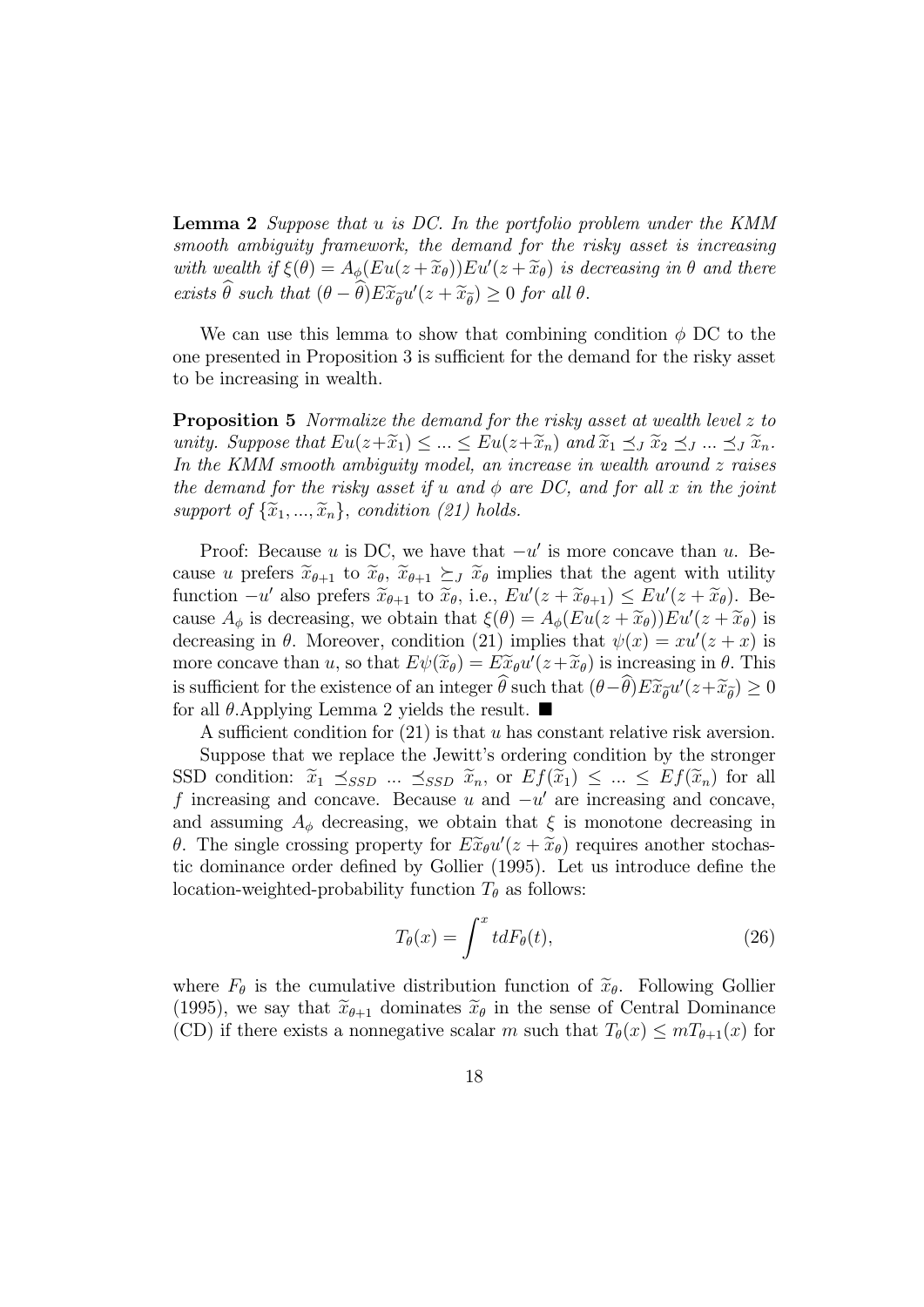all x in the joint support of  $\widetilde{x}_{\theta}$  and  $\widetilde{x}_{\theta+1}$ . SSD-dominance is neither necessary nor sufficient for CD-dominance. Observe that any decreasing function  $u'$ can be expressed as a convex combinaison of decreasing step function:  $\exists \sigma$ :  $\mathbb{R} \to \mathbb{R}_+ : \forall \in \mathbb{R} \geq (\approx)$ 

$$
u'(c) = \int \sigma(t) Ind(c \le t) dt.
$$

This implies that

$$
E\widetilde{x}_{\theta}u'(z+\widetilde{x}_{\theta})=\int \sigma(t)T_{\theta}(t-z)dt.
$$

If  $\widetilde{x}_{\theta+1}$  dominates  $\widetilde{x}_{\theta}$ , then there exists  $m \geq 0$  so that  $E\widetilde{x}_{\theta}u'(z+\widetilde{x}_{\theta}) \leq$  $mE\widetilde{x}_{\theta+1}u'(z+\widetilde{x}_{\theta+1})$ . This implies that  $\left[E\widetilde{x}_{\theta+1}u'(z+\widetilde{x}_{\theta+1})\leq 0 \Longrightarrow E\widetilde{x}_{\theta}u'(z+\widetilde{x}_{\theta+1})\right]$  $(\widetilde{x}_{\theta}) \leq 0$ , i.e., the single crossing property for  $E\widetilde{x}_{\theta}u'(z+\widetilde{x}_{\theta})$ . Using Lemma 2, this proves the following Proposition.

**Proposition 6** Suppose that  $\tilde{x}_1 \preceq_{SSD} ... \preceq_{SSD} \tilde{x}_n$  and  $\tilde{x}_1 \preceq_{CD} ... \preceq_{CD}$  $\widetilde{x}_n$ . In the KMM smooth ambiguity model, an increase in wealth raises the demand for the risky asset if u and  $\phi$  are DC.

This proposition is similar to the main result in Gollier (2011), who shows that an increase in ambiguity aversion reduces the demand for the risky asset in the KMM smooth ambiguity aversion framework if the priors can be ranked according to SSD and CD. The intersection of SSD and CD is not empty. For example, the well-known Monotone Likelihood Ratio (MLR) order is a subset of both SSD and CD.

**Corollary 3** Suppose that u and  $\phi$  are CD. Then, the demand for the risky asset is decreasing in wealth if the set of priors can be ranked according to the MLR order:  $\forall (\theta, \theta') \in \{1, ..., n\}^2$ ,  $dF_{\theta}(x)/dF_{\theta'}(x)$  is monotone in x.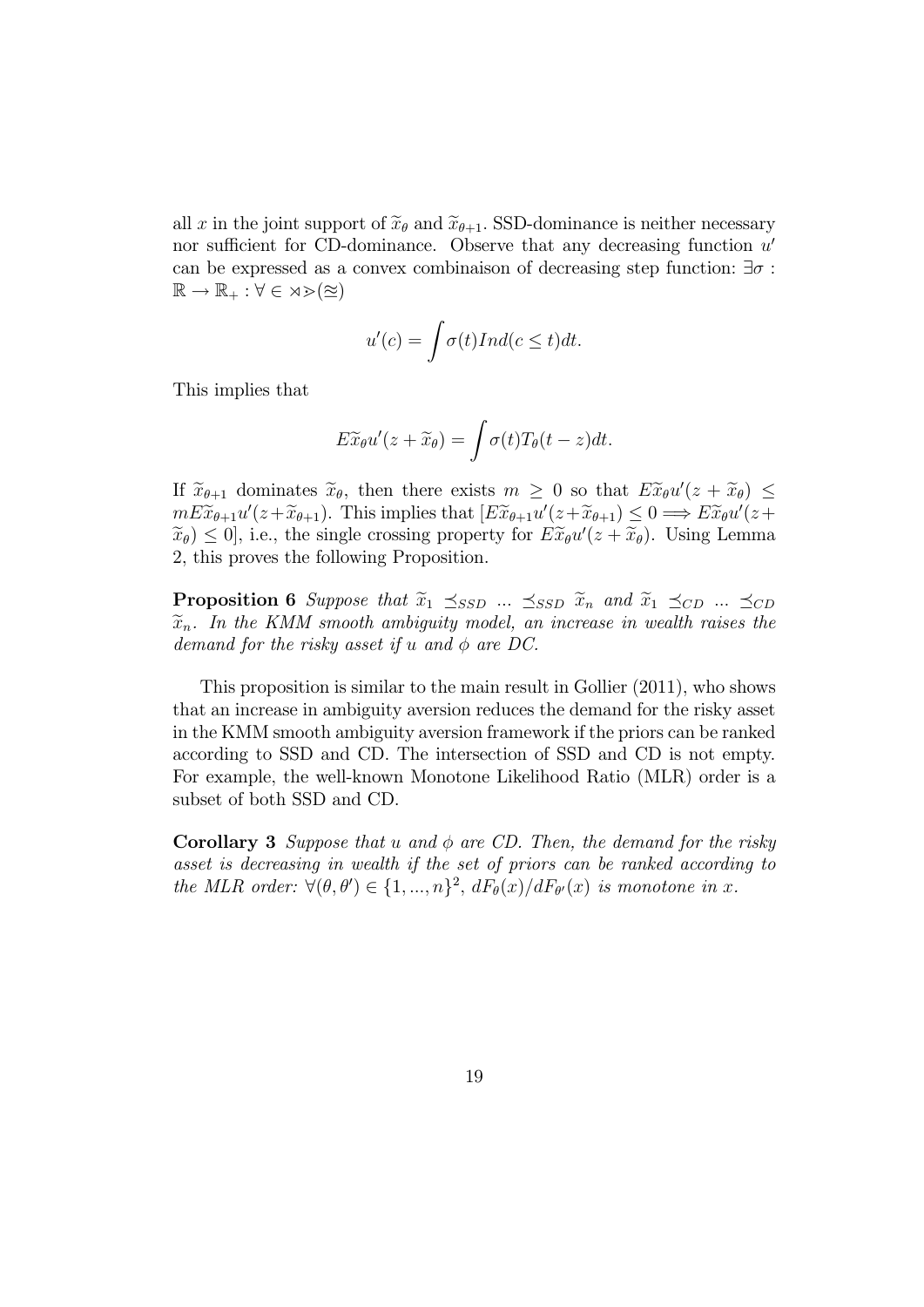### 4 Conclusion

Two basic hypotheses prevail in decision theory with a large consensus in the profession. The first one is that human being are averse to uncertainty. The second one is that they are decreasingly averse to uncertainty. In the classical expected utility, these properties of human behavior prevail respectively if the utility function  $u$  is concave, and if it is decreasingly concave in the sense that  $-u''/u'$  is decreasing. In this paper, we have focused our attention to this concept of decreasing aversion, by examining two different decision problems when the decision maker is not ambiguity-neutral. We first define decreasing aversion by the property that the set of desirable uncertain prospects expands when wealth increases. In the smooth ambiguity aversion model, we have shown that the classical conditions of decreasing risk aversion and of decreasing ambiguity aversion imply this property, and that an intuitive weaker condition is necessary and sufficient. In the  $\alpha$ -MEU model, the standard DARA condition is necessary and sufficient.

Another definition of decreasing aversion is that the demand for a risky asset is increasing with wealth. The introduction of the ingredient of ambiguitysensitive preferences into the picture implies much more complexity than in the above discrete choice problem. Even in the simpler maxmin criterion, the decreasing concavity of  $u$  is not sufficient to get this result, except in the case of small risks. As in the smooth ambiguity aversion model with a decreasingly concave ambiguity-related function  $\phi$ , the unambiguous comparative static result requires some assumptions on the structure of ambiguity. As in Jewitt and Mukerji (2011), this paper illustrates once again the fact that even the most intuitive departures from the classical subjective expected utility model introduce much richness to our decision models. This is at the cost of a non-marginal increment in the complexity of the analysis.

#### References

- Arrow, K.J., (1963), Liquidity preference, Lecture VI in "Lecture Notes for Economics 285, The Economics of Uncertainty", pp 33-53, undated, Stanford University.
- Dow, J., and S. Werlang, (1992), Uncertainty aversion, risk aversion and the optimal choice of portfolio, Econometrica, 60, 197-204.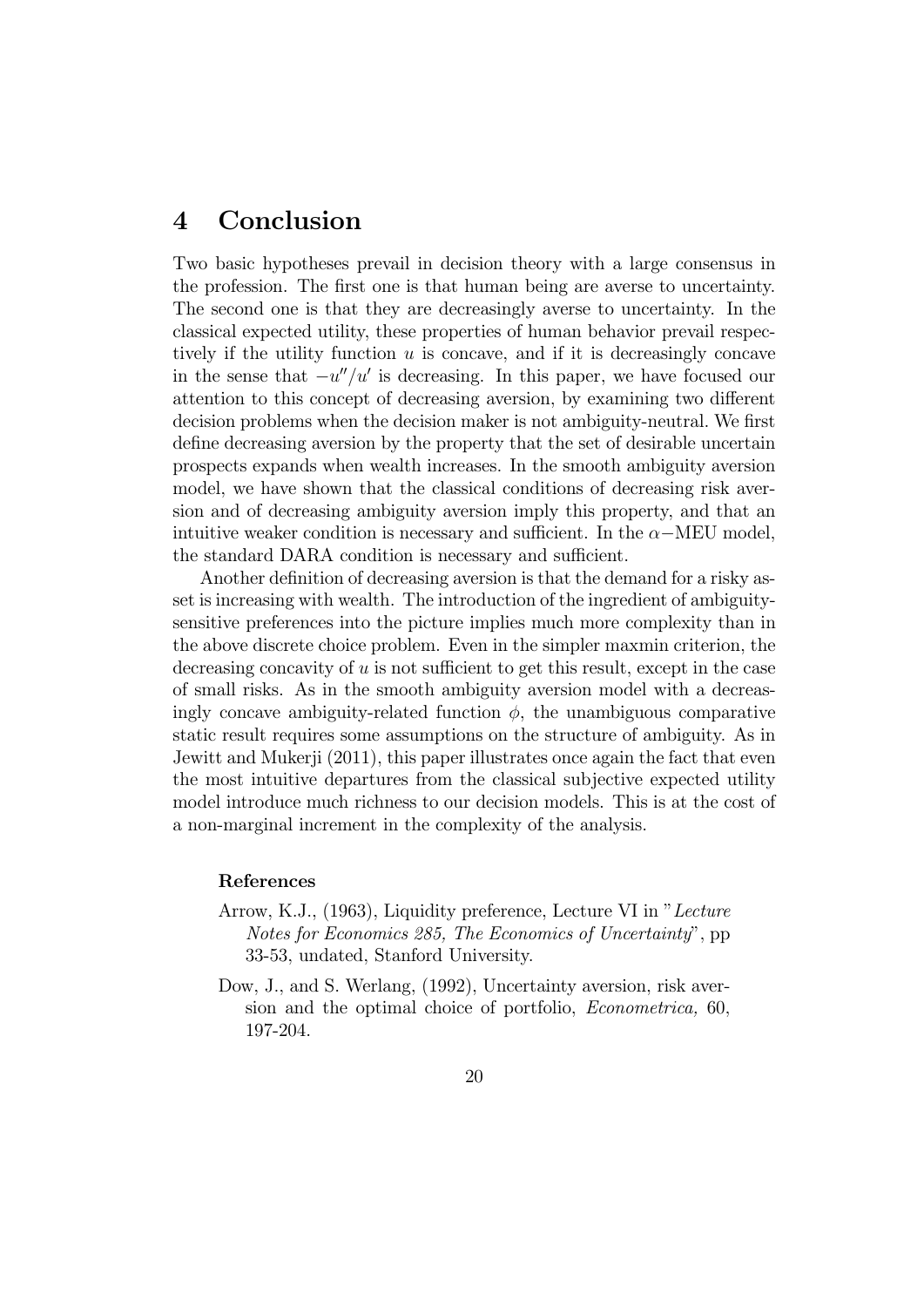- Ellsberg, D., (1961), Risk, ambiguity, and the Savage axioms, Quarterly Journal of Economics, 75, 643-69.
- Gilboa, I. and D. Schmeidler, (1989), Maximin expected utility with non-unique prior, *Journal of Mathematical Economics*, 18, 141, 153.
- Ghirardato, P., F. Maccheroni, and M. Marinacci, (2004), Differentiating ambiguity and ambiguity attitude, Journal of Economic Theory, 118, 133-173.
- Gollier, C., (1995), "The Comparative Statics of Changes in Risk Revisited", Journal of Economic Theory 66, 522-535.
- Gollier, C., (2001), The economics of risk and time, MIT Press, Cambridge.
- Jewitt, I., (1989), Choosing between risky prospects: the characterization of comparative statics results, and location independent risk, Management Science, 35, 60-70.
- Jewitt, I., and S. Mukerji, (2011), Ordering ambiguous acts, unpublished manuscript, Department of Economics, Oxford University.
- Kimball, M.S., (1990), Precautionary savings in the small and in the large, Econometrica, 58, 53-73.
- Klibanoff, P., M. Marinacci and S. Mukerji, (2005), A smooth model of decision making under ambiguity, *Econometrica* 73(6), 1849-1892.
- Rothschild, M. and J. Stiglitz, (1970), Increasing Risk: I. A Definition, Journal of Economic Theory, 2, 225-243.
- Rothschild, M. and Stiglitz, J.E., (1971), Increasing Risk II: Its Economic Consequences, Journal of Economic Theory, 3, pp. 225-243.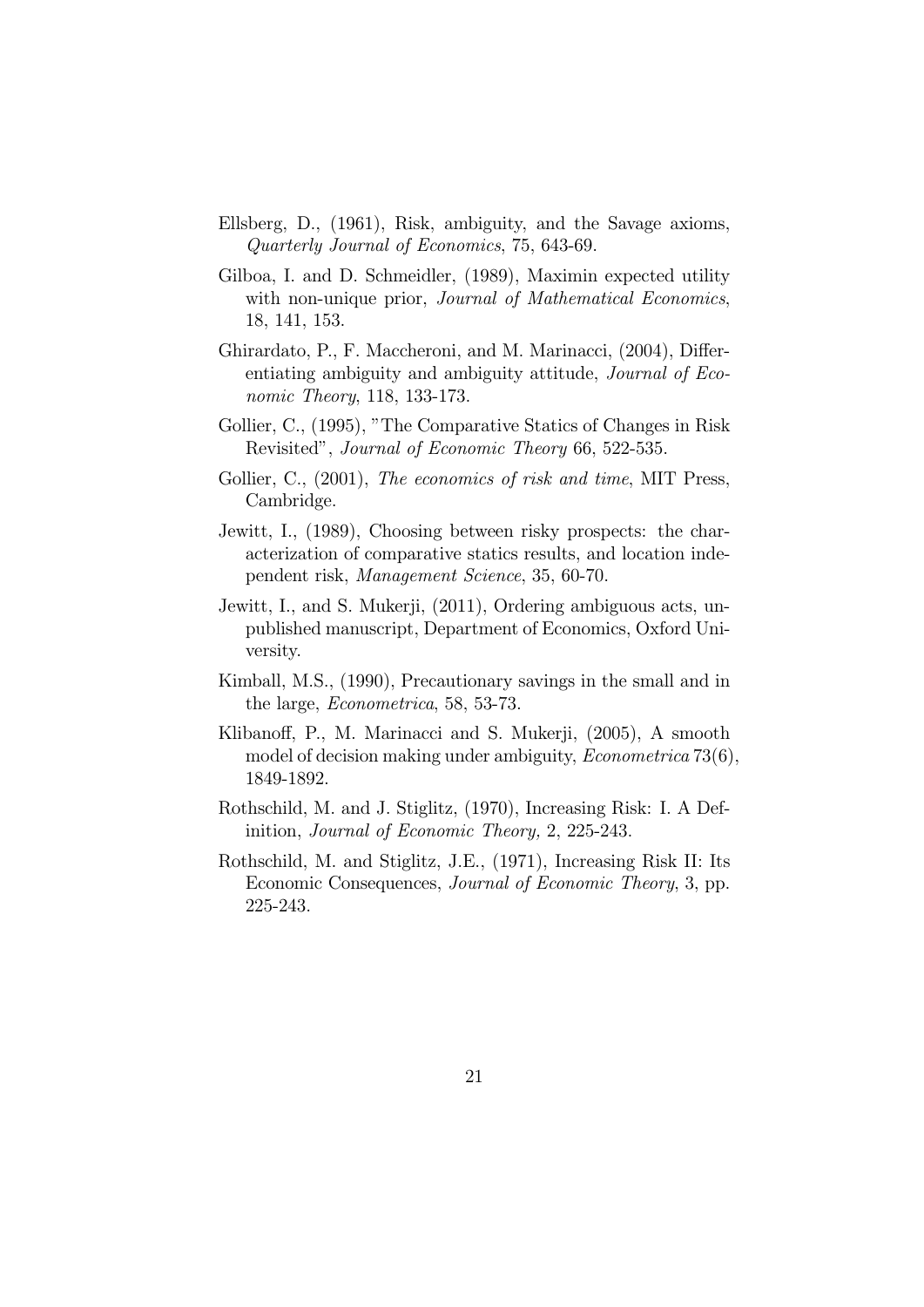#### Appendix: The wealth effect in the maxmax portfolio problem

In this Appendix, we present a short analysis of the portfolio choice problem when the investor has a maxmax preference functional:

$$
\max_{\alpha} \max_{\theta} Eu(z + \alpha \widetilde{x}_{\theta}).
$$
\n(27)

In the family of  $\alpha$ -MEU preferences, this model is the polar one to the maxmin criterion. Of course, u DC is necessary to guarantee that  $\alpha$  is increasing in  $z$  in intervals of wealth levels where the argument of the maximum of  $Eu(z+\alpha \tilde{x}_{\theta})$  with respect to  $\theta$  does not change. Because the objective function is not concave with respect to the decision variable  $\alpha$ , we also need to take care of the possible bifurcations. In Figure 3, we describe a situation in which the demand for the risky asset goes discountinuously down from  $\alpha(z)$ to  $\alpha(z') < \alpha(z)$  when wealth goes up from z to z'.

We first show that bifurcations never occur in the case of HARA utility functions defined by (22). Let us define

$$
V_{\theta}(z) = \max_{\alpha} Eu(z + \alpha \widetilde{x}_{\theta})
$$

The absence of bifurcation comes from the property that, for all  $(i, j) \in$  ${1, ..., n}^2$ 

$$
V_i(z) \ge V_j(z) \quad \Longrightarrow \quad \forall z' > -\eta \gamma: \quad V_i(z') \ge V_j(z').
$$

In other words, the  $\theta$  that maximizes expected utility with the optimal portfolio never switches in the case of HARA preferences (22). To show this, let us observe that conditional to  $\theta$ , the expected-utility-maximizing investment in the risky asset is linear in the wealth level  $z$ . The first-order condition to the maximization of  $Eu(z + \alpha \tilde{x}_{\theta})$  can be written as follows:

$$
E\widetilde{x}_{\theta} \left( \eta \gamma + z + \alpha_{\theta}^*(z) \widetilde{x}_{\theta} \right)^{-\gamma} = 0.
$$

Let us define  $\alpha_{\theta}^{*}$  as the unique root of the follwoing equation:

$$
E\widetilde{x}_{\theta}\left(1+\alpha_{\theta}^{*}\widetilde{x}_{\theta}\right)^{-\gamma}=0.
$$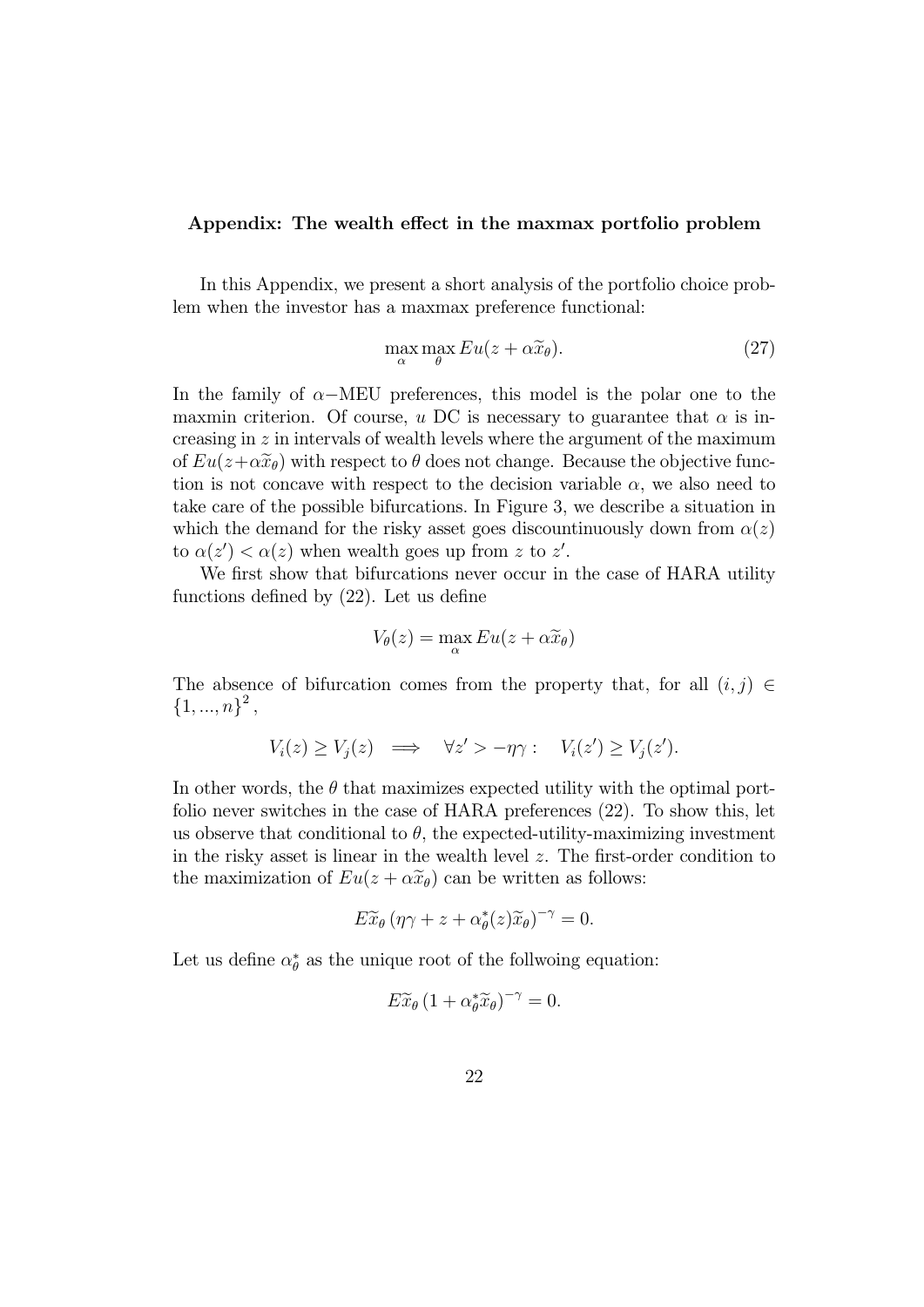

Figure 3: A bifurcation yielding a decreasing demand for the risky asset in the maxmax portfolio model.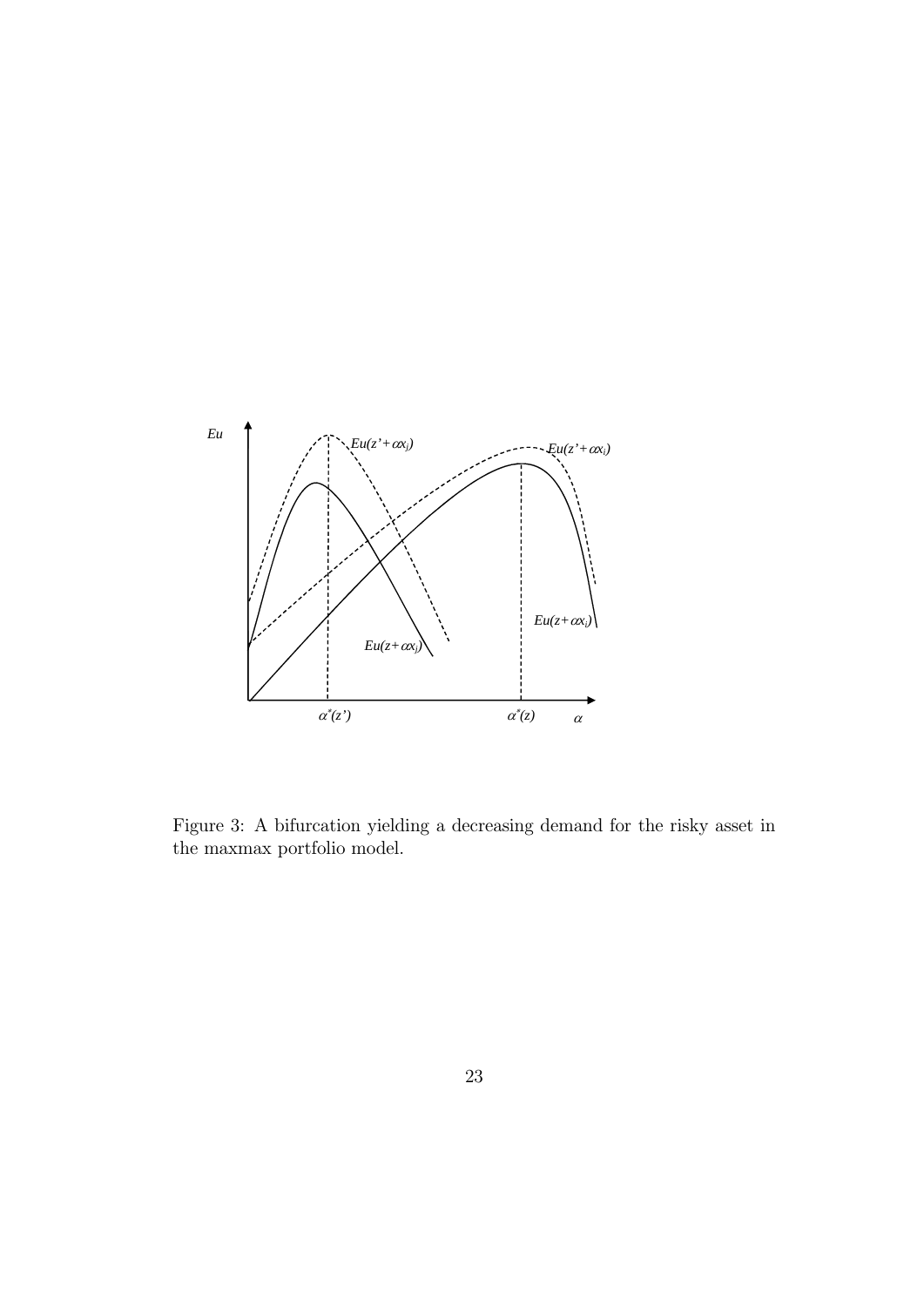By comparing the last two equations, it is immediate that the optimal solution conditional to  $\theta$  is  $\alpha_{\theta}^{*}(z) = \alpha_{\theta}^{*}(\eta \gamma + z)$  for all  $z > -\eta \gamma$ . We can now compute  $V_{\theta}(z)$ . We obtain:

$$
V_{\theta}(z) = \xi E \left( \frac{(\eta \gamma + z)(1 + \alpha_{\theta}^* \widetilde{x}_{\theta})}{\gamma} \right)^{1 - \gamma} = (\eta \gamma + z)^{1 - \gamma} v_{\theta}^*,
$$

with

$$
v_{\theta}^* = \xi E \left( \frac{1 + \alpha_{\theta}^* \widetilde{x}_{\theta}}{\gamma} \right)^{1 - \gamma}.
$$

It implies that the  $(V_1(z), ..., V_n(z))$  can be ordered in the same way as  $(v_1^*,...,v_n^*)$ , which is independent of z. This implies in particular that the largest element in  $(V_1(z), ..., V_n(z))$  is independent of z. Hence, there is no bifurcation. This concludes the proof of the following result.

Proposition 7 Consider the maxmax portfolio problem (27) with a HARA utility function  $u$ . In this framework, there is no bifurcation when wealth increases in the sense that the  $\theta$  that maximizes the expected utility along the optimal portfolio strategy is independent of z. This implies that  $u$  DC is sufficient to guarantee that the demand for the risky asset is increasing with wealth in the maxmax-HARA portfolio model.

One can easily find a counterexample where the bifurcation yields a downward jump in the demand for the risky asset when wealth increases in spite of DARA. Consider the DARA utility function  $u(c) = c - k_1 e^{-k_2 c}$  with  $k_1 = 10$  and  $k_2 = 1$ . Consider an ambiguous situation with two possible priors:  $\widetilde{x}_1 \sim (-1, 1/2; 2, 1/2)$  and  $\widetilde{x}_2 \sim (-1, 1/3; 1, 2/3)$ . The demand for the risky asset as a function of wealth is represented in Figure 4. This illustrates the fact that DARA is not sufficient for a monotone relationship between wealth and the optimal exposure to risk in the maxmax model.

Let us now characterize bifurcations. A bifurcation occurs at some wealth level z if two global maxima to problem (27) prevails for that z. Let  $\tilde{y}_{\theta}$  denote  $\alpha_{\theta}^* \tilde{x}_{\theta}$ . The following set of conditions is necessary for  $(\alpha_i^*, \alpha_j^*)$  to be two global maxima:

$$
E\tilde{y}_i u'(z + \tilde{y}_i) = 0,\t\t(28)
$$

$$
E\widetilde{y}_j u'(z+\widetilde{y}_j) = 0,\t\t(29)
$$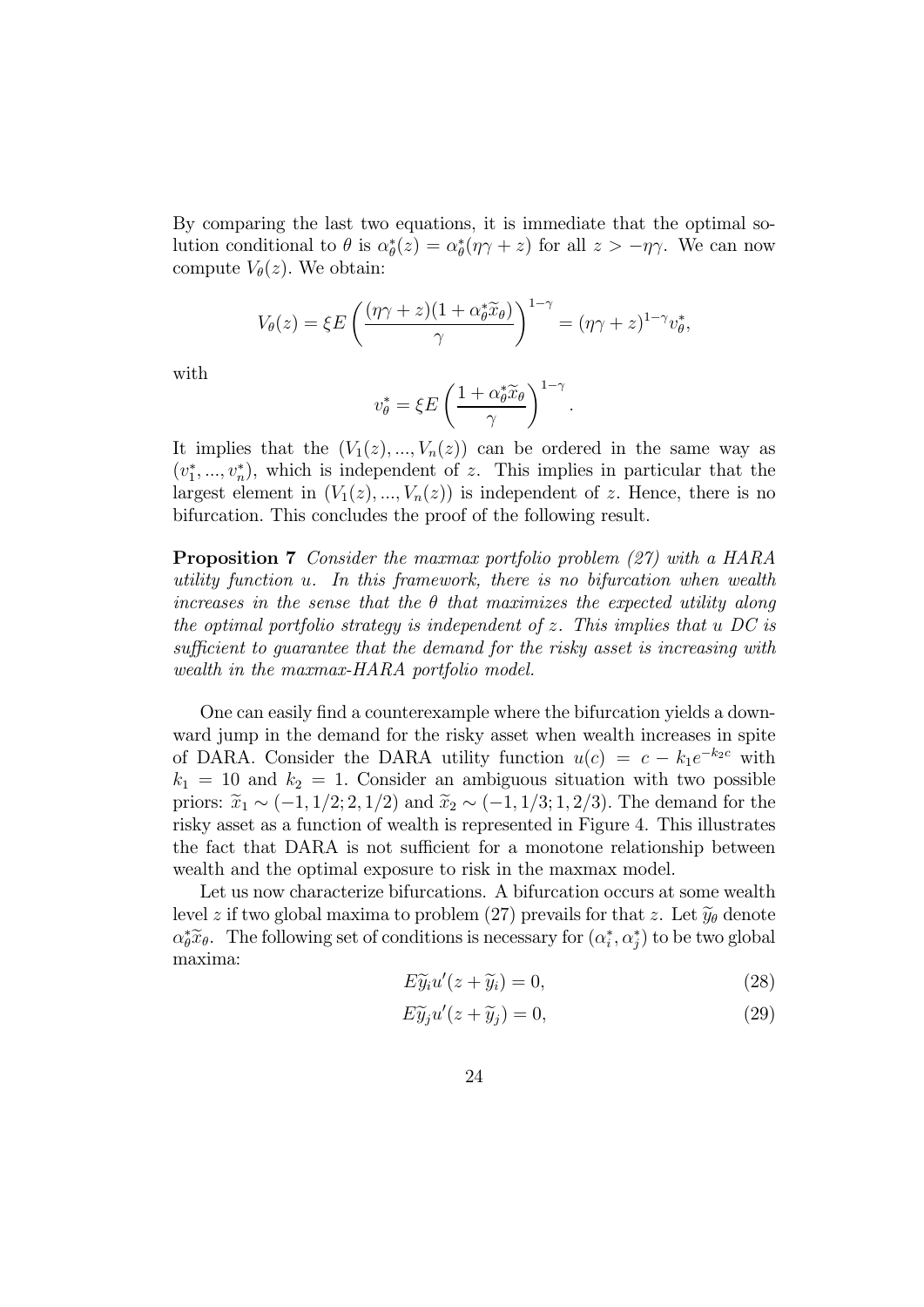

Figure 4: The demand for the risky asset as a function of wealth in the maxmax model.

and

$$
Eu(z + \widetilde{y}_i) = Eu(z + \widetilde{y}_j). \tag{30}
$$

A marginal increase in wealth yields a bifurcation from  $\alpha_j^*$  to  $\alpha_i^*$  iff

$$
Eu'(z+\widetilde{y}_i) > Eu'(z+\widetilde{y}_j). \tag{31}
$$

Whether this bifurcation is demand-increasing or demand-decreasing depends upon whether  $\alpha_i^* \geq \alpha_j^*$  or  $\alpha_i^* \leq \alpha_j^*$ , respectively. If it is a demandincreasing bifurcation, we can build another ambiguous context with the same utility function in which there is a demand-decreasing bifurcation.

**Proposition 8** Consider the maxmax model with utility function u. Consider an ambiguous context  $(\widetilde{x}_1, ..., \widetilde{x}_n)$  with  $E \widetilde{x}_\theta > 0$  for all  $\theta = 1, ..., n$  such that there is a demand-increasing bifurcation at wealth level  $z$ . Then, there exists another ambiguous context  $(\widetilde{x}'_1, ..., \widetilde{x}'_n)$  such that there is a demand-<br>demanddecreasing bifurcation at wealth  $z$ .

Proof: Observe first that condition  $E\widetilde{x}_{\theta} > 0$  implies that the local maximum  $\alpha_{\theta}^{*}$  is positive. Suppose that the two local maxima under  $(\tilde{x}_1, ..., \tilde{x}_n)$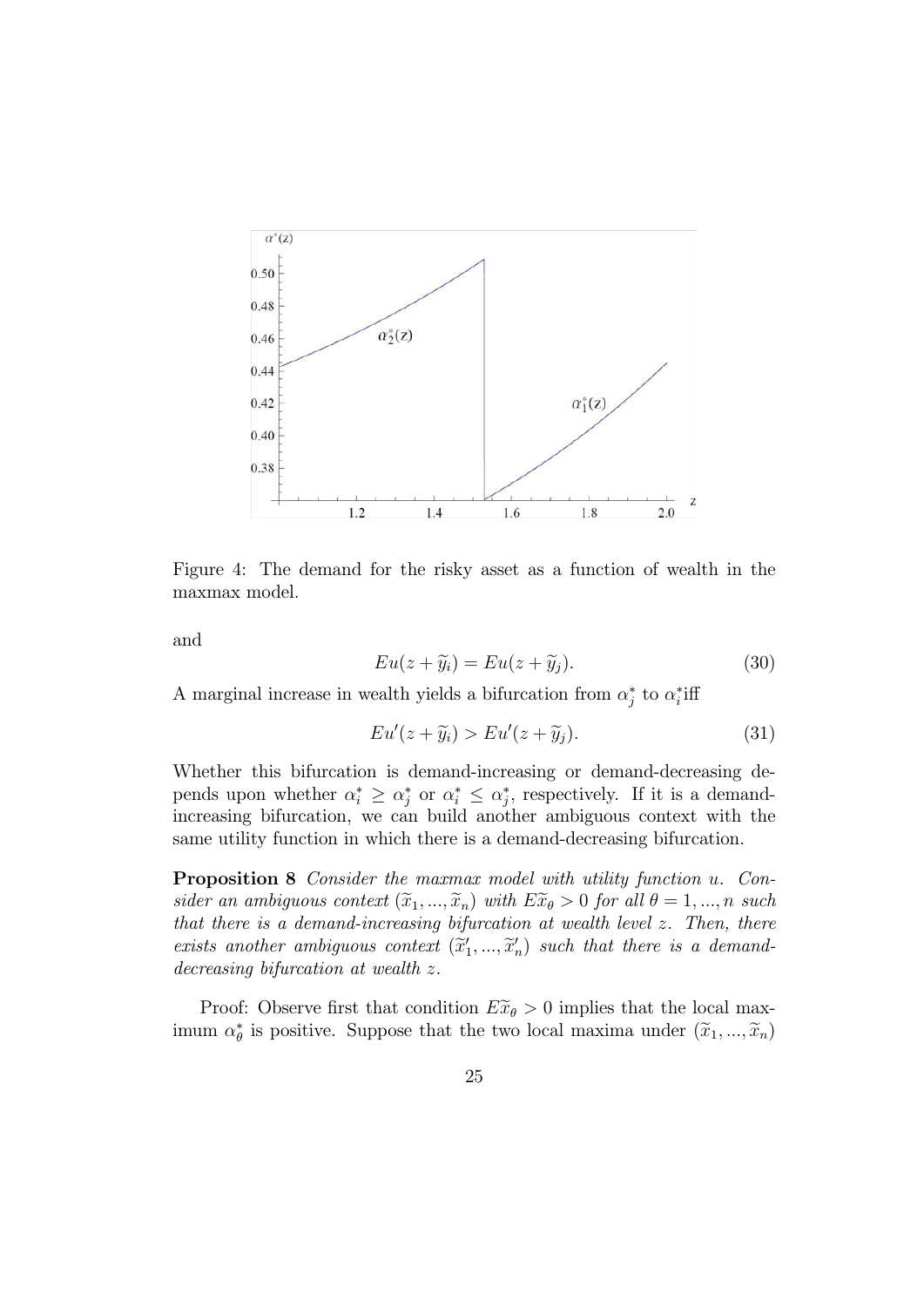are  $\alpha_i^*$  and  $\alpha_j^*$ , with  $\alpha_i^* > \alpha_j^*$ . It implies that  $\widetilde{y}_i = \alpha_i^* \widetilde{x}_i$  and  $\widetilde{y}_j = \alpha_j^* \widetilde{x}_j$  satisfy conditions  $(28)-(31)$ , yielding a demand-increasing bifurcation at z. Consider now the alternative ambiguous context  $(\tilde{x}'_1, ..., \tilde{x}'_n)$  such that  $\tilde{x}'_0 = \tilde{x}_0$  for all  $\theta \neq i$  and  $\tilde{x}'_i = k\tilde{x}_i$  where k is a positive scalar larger than  $\alpha_i^*/\alpha_j^* > 0$ . It is then immediate that the pair  $(\alpha_i^* = \alpha_i^* / k, \alpha_j^*)$  describes two global maxima under the new ambiguous context. Indeed, we have that  $\alpha_i^{*\prime} \tilde{x}_i^{\prime} = \alpha_i^{*\prime} \tilde{x}_i = \tilde{y}_i$ so that the pair of conditions  $(28)-(31)$  is preserved by the joint change of ambiguity context and in  $(\alpha_i^*, \alpha_j^*)$ . But in the new context, we have that

$$
\alpha_i^{*\prime} = \frac{\alpha_i^*}{k} < \frac{\alpha_i^* \alpha_j^*}{\alpha_i^*} = \alpha_j^*,
$$

so that the bifurcation is now demand-decreasing.  $\blacksquare$ 

This proposition tells us that as soon as an ambiguity context yields a bifurcation in the demand for the risky asset as some wealth level, we can make it demand-decreasing, thereby violating the desired comparative statics property. We have seen earlier that there is never any bifurcation if  $u$  is HARA. In the remainder of this section, we examine the case of small risks.

**Lemma 3** Suppose that there are two local maxima  $\alpha_i^*$  and  $\alpha_j^*$  to program  $(27)$  at wealth level z, and that they are small. This requires that

$$
m_{1\theta} - \alpha_{\theta}^* m_{2\theta} A + 0.5 \alpha_{\theta}^{*2} m_{3\theta} P = 0
$$
 (32)

for  $\theta = i$  and *i*, together with

$$
\alpha_i^{*2} m_{2i} - \alpha_j^{*2} m_{2j} = \frac{2}{3} \left[ \alpha_i^{*3} m_{3i} - \alpha_j^{*3} m_{3j} \right] P, \tag{33}
$$

where  $m_{k\theta}$  is the kth moment of  $\widetilde{x}_{\theta}$  and A and P are respectively the absolute risk aversion and the absolute prudence evaluated at wealth level z. A marginal increase in z implies a bifurcation from  $\alpha_j^*$  to  $\alpha_i^*$  if and only if

$$
\left[\alpha_i^{*2}m_{2i} - \alpha_j^{*2}m_{2j}\right][A+T-2P] \le 0,\tag{34}
$$

where  $T = -u^{\prime\prime\prime\prime}(z)/u^{\prime\prime\prime}(z)$  is the index of absolute temperance.